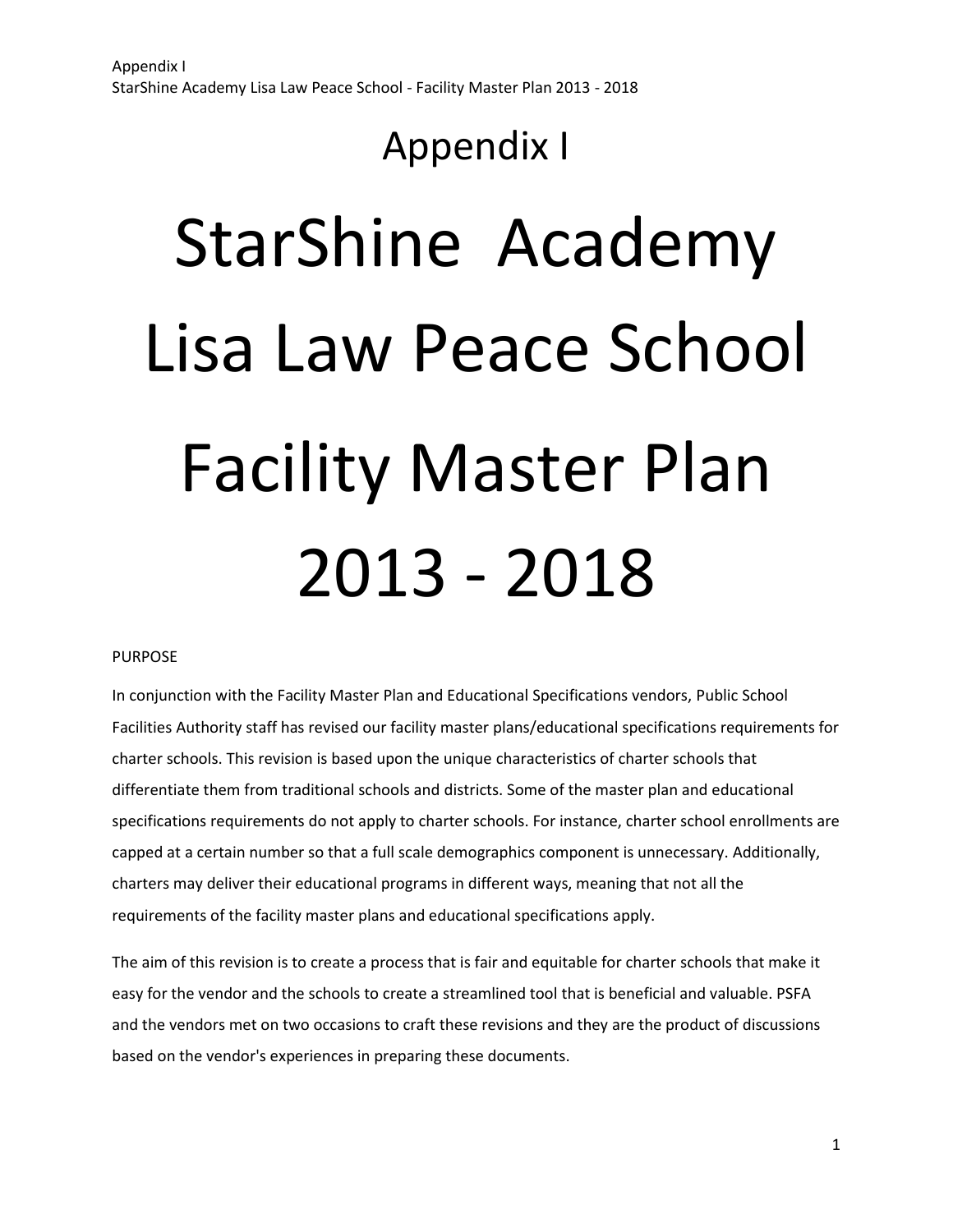The following components are required for any charter school facility master plan/educational specifications document.

Are there other StarShine Academy Lisa Law Peace School in operation currently?

No.

Are you looking to open one charter school with the potential of locating others?

We will be open to perhaps locating other schools in the future.

# CHARTER SCHOOL OVERVIEW

□ Year of the initial charter: Application July 2, 2012, Opening Fall 2013.

□ First renewal, If any: N/A

#### GENERAL

- □ Clear and Concise
- □ Clearly presented major ideas
- □ Separate detailed supporting forms and analysis
- □ Clearly labeled tabs
- □ Title identifying FMP as 5-year plan/years
- □ Electronic file included
- □ Include documentation of adoption by school governing board
- School governing boards are to be established during the start up year.
- □ Acknowledgements page
- □ School physical address and contact information
- Contact Information:
- StarShine Academy Lisa Law Peace School
- c/o StarShine Academy
- 3535 E McDowell Road
- Phoenix, AZ 85008
- Trish McCarty, Superintendent / Founder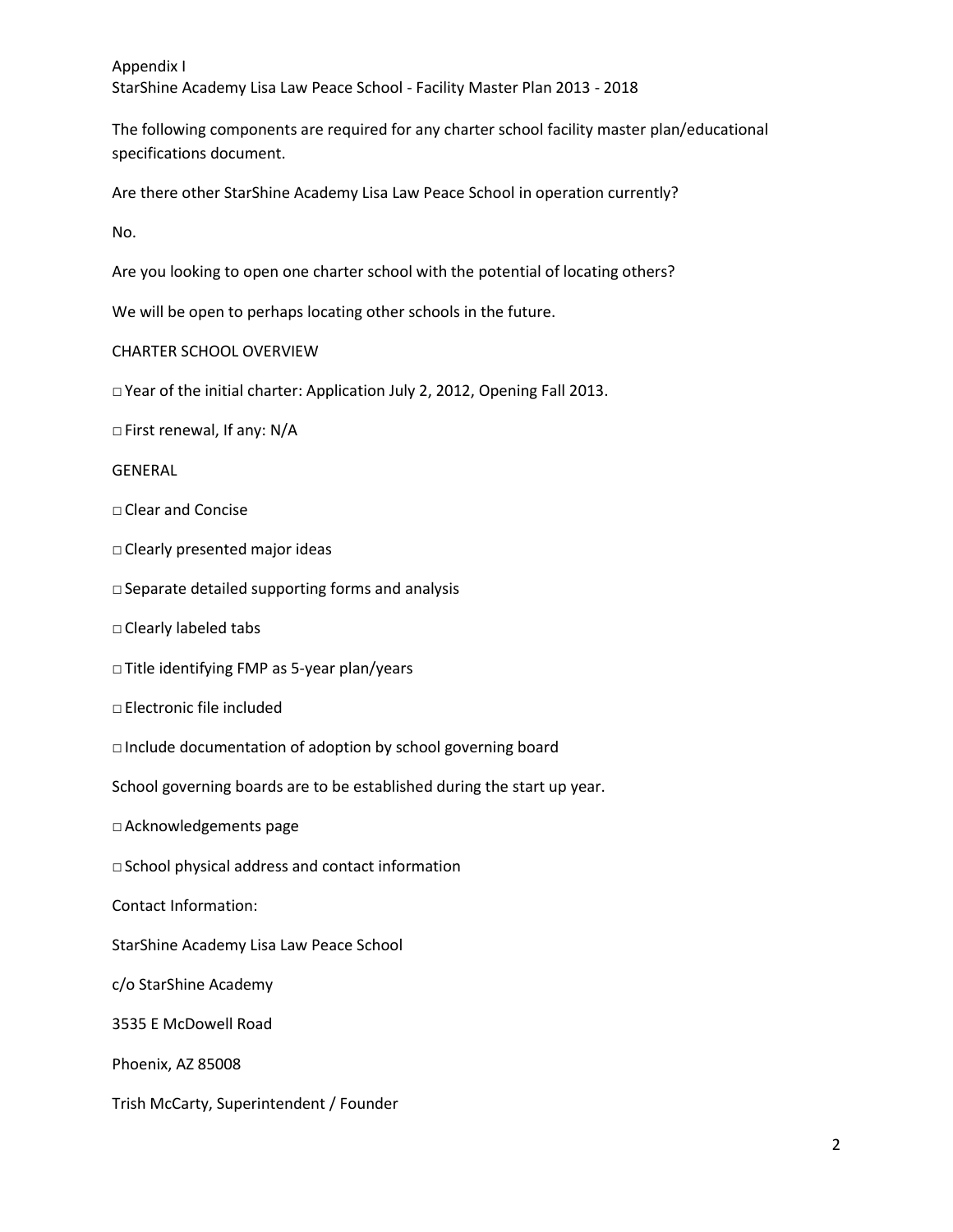cell: 602-295-9493

fax: 602-956-0065

trishmccarty@starshine.us

Proposed School Location:

Santa Fe, New Mexico

Appendix I

StarShine Academy Lisa Law Peace School - Facility Master Plan 2013 - 2018

ACRONYMS/DEFINITIONS

□ Abbreviations, acronyms, and uncommon terms identified

CTE or CATE - Career And Technology Education

Business Management and Administration / Multimedia Radio/TV / Multimedia Audio Visual Technology

Computer IT / Computer Programming

1. GOALS / MISSION

1.1 Goals

a. All students and staff will be provided a safe and productive, working and learning environment.

b. All students will graduate ready for post secondary education at a university or other institution and ready to work in the modern job market.

c. All students will graduate being fully bilingual in both English and Spanish.

d. All students will graduate being excellent citizens.

1.1.1 Mission

The vision of StarShine Academy Lisa Law Peace School is to achieve a world-class educational system in which all students are prepared to succeed in a diverse and increasingly complex world and to become one of New Mexico's top, outstanding schools, known for building peace and cooperation by providing a safe learning environment for the students of Santa Fe, New Mexico.

StarShine creates a solid culture of an holistic environment that recognizes that education is for the "whole child" rooted in academic excellence and achievement, character development and awareness, and community engagement and leadership. Serving Kindergarten through 12th grade with an anticipated enrollment of 400 students, StarShine Academy Lisa Law Peace School wants to serve the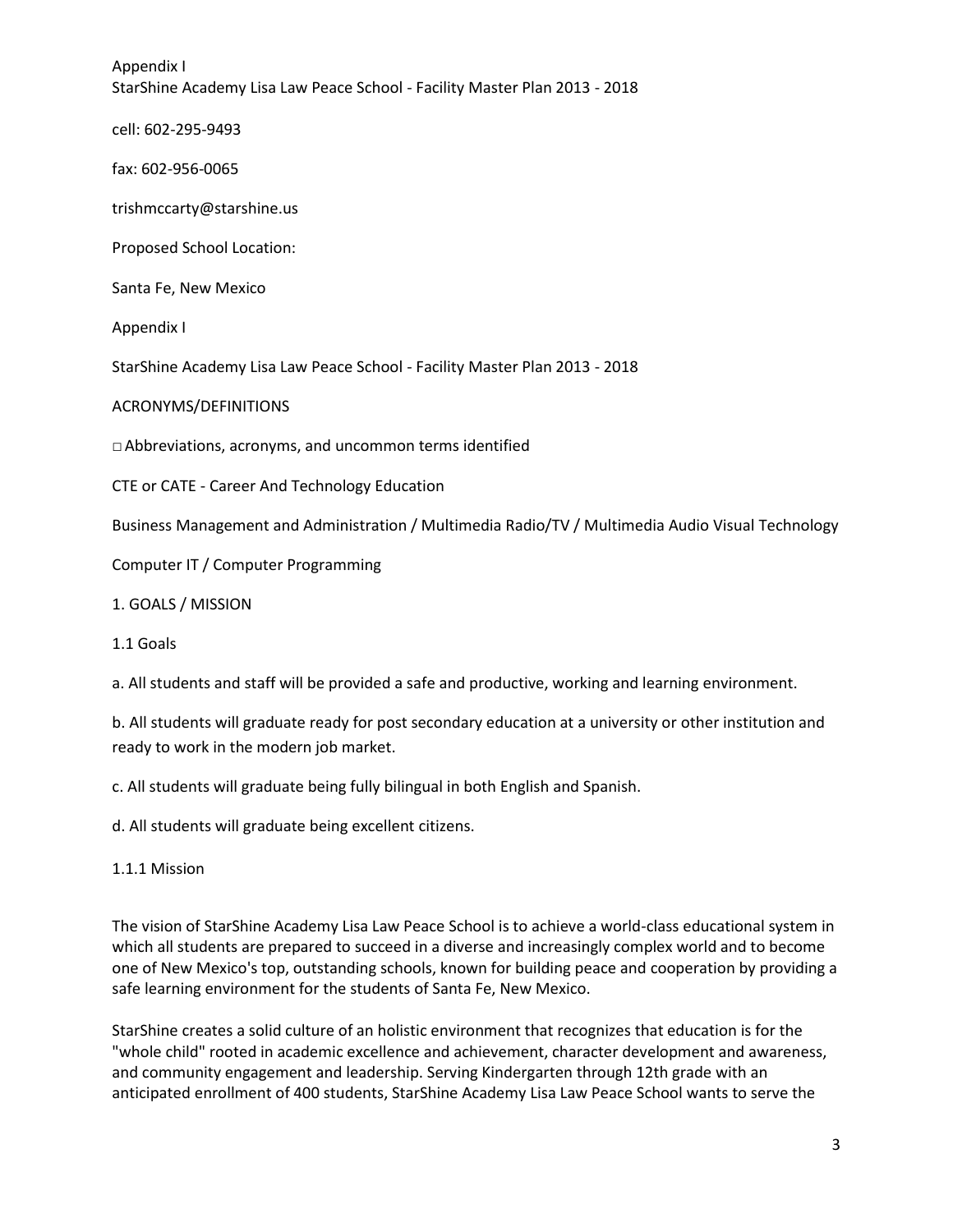students of Santa Fe who recognize that our educational philosophy integrates academic, character and unique community.

To implement this philosophy, StarShine Academy Lisa Law Peace School will use a blended approach leaveraging technology with the Core Knowledge curriculum in grades K‐8 and the Paideia methodology of Socratic discussion in grades 9‐12, both of which will be aligned with New Mexico Standards and Benchmarks as well as the Common Core Standards. The curriculum in the High School will focus on pre‐collegiate readiness, and graduation requirements that meet and exceed New Mexico requirements and will focus on STEM, specifically including math, science, language arts, social studies, physical and behavioral health, communications, humanities and service learning. Demonstrated programmatic components encouraging strong character development and a safe learning environment coupled with active community engagement and strong service learning components in the curriculum will provide the tools necessary for StarShine Academy Lisa Law Peace School students to face the challenges of their community today, and to address life challenges in the world tomorrow.

Our school is a community in which we are all scholars and all teachers, working together to spark a lifelong love for learning. We will serve a diverse community, considering our differences to be our strength as we celebrate our cultures, delight in our languages, and create community in our classrooms, school, and neighborhood. We strive for equity and excellence for all.

StarShine Academy Lisa Law Peace School will consider an individual student's post high school job preparation, college completion and career path as an indication of StarShine's academic performance indicators, attained by continually tracking and maintaining communication and involvement with StarShine alumni. To StarShine Academy Lisa Law Peace School, high school graduation rates and/or college entrance rates are simply not high enough indicators of a student's ability to be prepared for life.

We will serve all students, including students from low-income families, students from Spanish speaking homes, recent immigrants, children in the foster care system, children residing in homeless shelters, and children with disabilities. We will take students from where they are and help them achieve at exceptionally high levels preparing them for post-secondary education and the modern job market.

□ Desired future state of schools educational programs

StarShine Academy Lisa Law Peace School seeks to be one of the best charter school provider in New Mexico.

# 1.1.2 General Educational Philosophy

StarShine Academy Lisa Law Peace School knows that all children learn differently, have different interests, and come to us with different levels of knowledge, skills and abilities. We seek to find the best methods to deliver instruction to all our students. We will use strategies from several continuous improvement practices such as Lean Six Sigma, Total Quality Management, the DuPont Integrative Improvement System, Baldridge, ISO 9001:2000. We will use a state of the art curriculum mapping database that will provide real time data on every student using a set of proprietary metrics. This data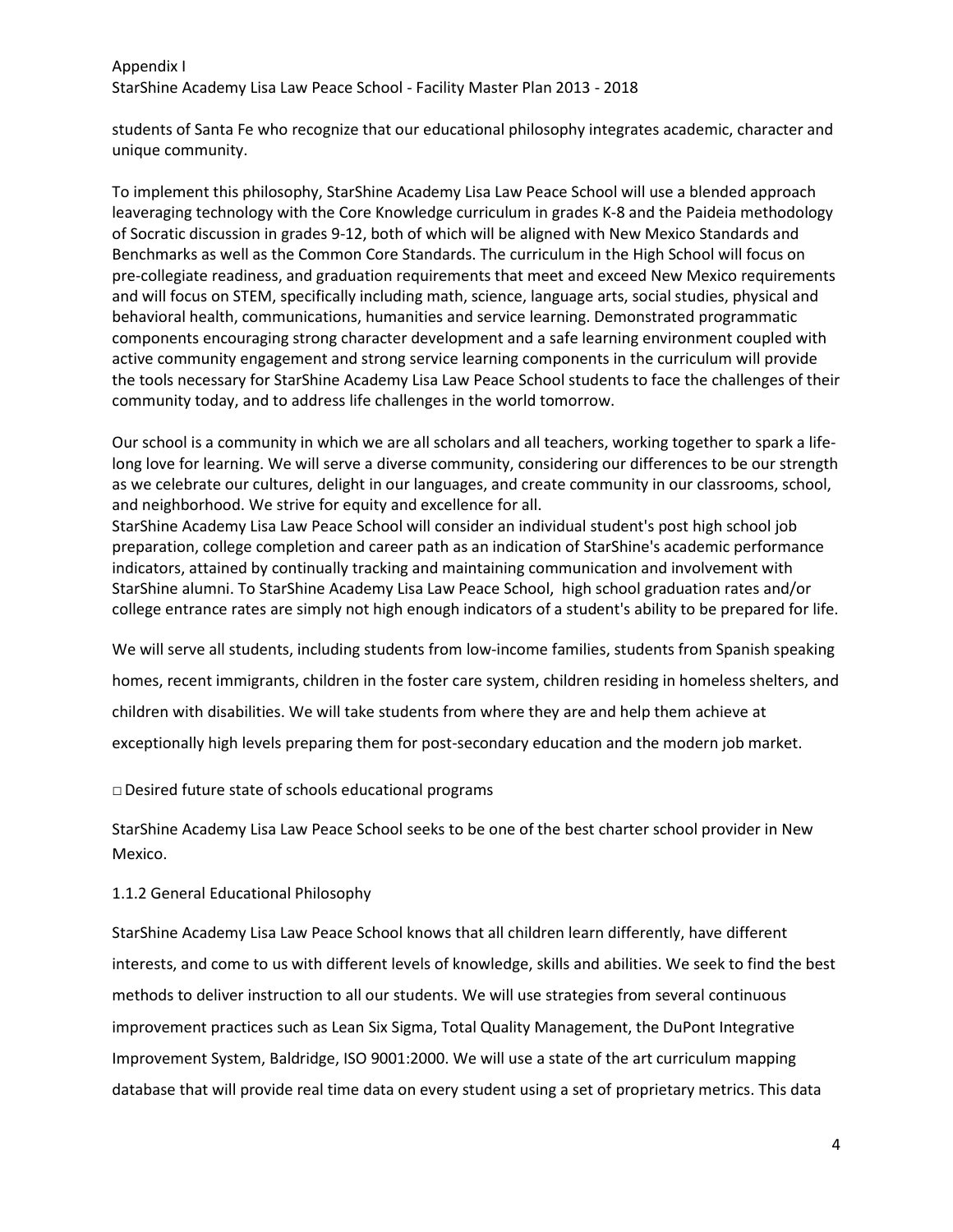StarShine Academy Lisa Law Peace School - Facility Master Plan 2013 - 2018

will be available in real time to each student, parent, guardian, administrator, teacher, social worker and tutor. This data will be used to improve every aspect of instruction and learning.

We believe that the citizen of the future must be bilingual in English and Spanish, be trained to have self sustaining job skills, and prepared to continue their education at any university, or any post secondary institution in the English or Spanish speaking world. Our education will focus on two of the main areas of high paying employment in the world today, especially in computer IT, Business and Multimedia fields. This job preparation knowledge and skills will begin at the earliest appropriate level and be integrated into the New Mexico Content Standards with Benchmarks and Performance Standards as well as the alignment with the Common Core Standards. We will include standards for world class college preparation as well.

#### □ Desired future state of school's community involvement

StarShine Academy Lisa Law Peace School will have a robust and fully integrated community involvement program. In our continuous improvement model, community members will be involved in the study, research, discussions, planning, design, implementation, and monitoring of all aspects of our operations. All members of our community are encouraged to be active and contributing members to our continuous improvement process.

Are there specific community groups in which the school will focus in the school's environment? We seek all like- minded community groups to partner with us in helping New Mexico's children succeed.

#### □ Conformance with Adequacy Standards

StarShine Academy Lisa Law Peace School will comply with the New Mexico Public School Facility Adequacy Standards and the New Mexico Public School Adequacy Planning Guide. We have read the Planning Guide and we will use these documents to guide us in the selection, remodeling and maintenance our school campuses to insure we meet all adequacy requirements.

#### 1.2 Process

All members are encouraged to provide all the guidance, assistance and expertise they are able to contribute. Ideas from all members are considered in an open discussion. Items are decided by mutual consensus or vote when members are divided.

Members were consulted to develop and prioritize the capital needs for the school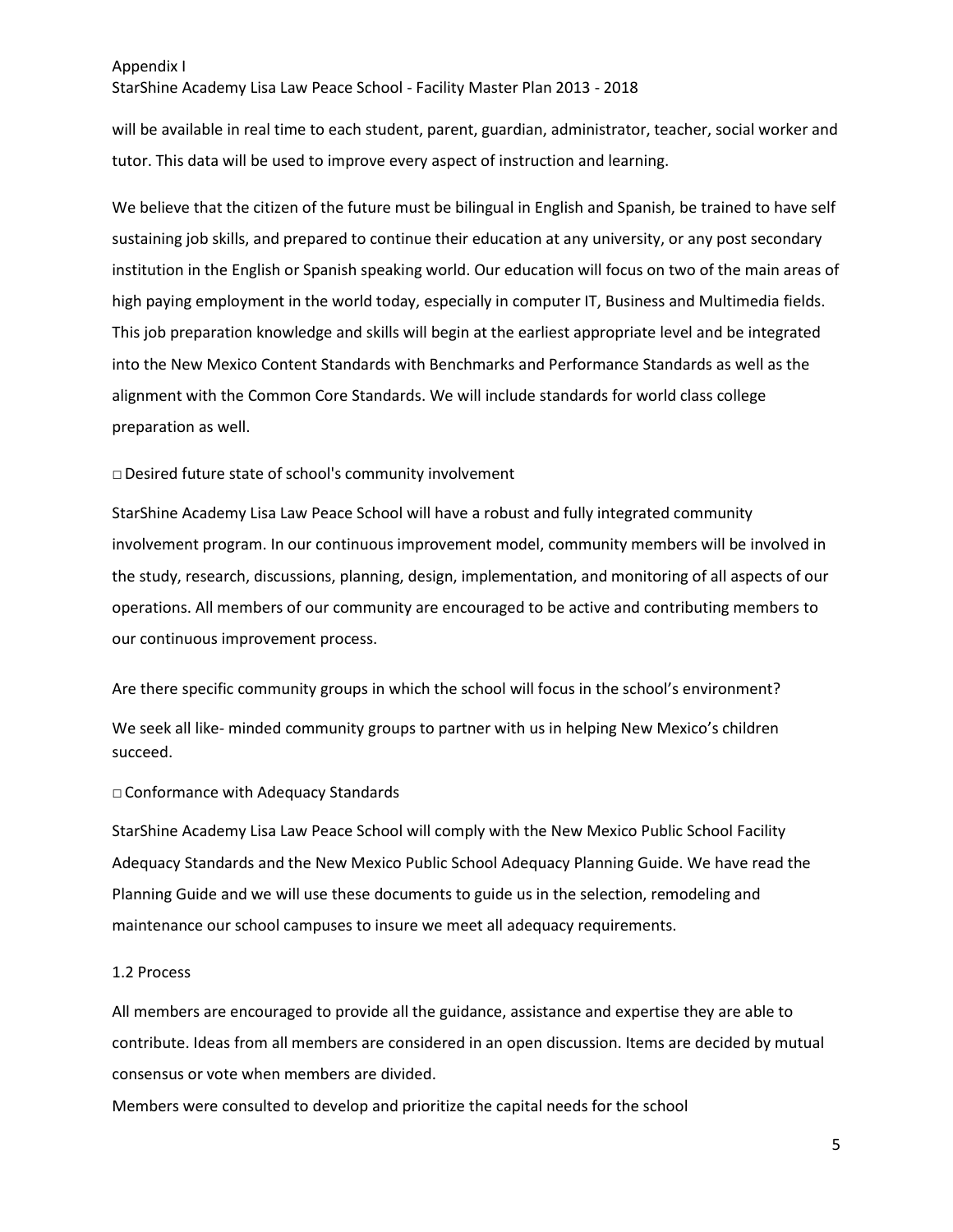for the next five years. The process included the following steps:

# 1.2.1 Data Gathering and Analysis

Data gathering on the available properties for lease that met our facility requirements, including lease documents, facility and site plans began early in 2011. A facility at 2743 Agua Fria St. is available for purchase and is accompanied by six acres. There are nearby properties available and all would need to be renovated for a school site use. This property on Agua Fria fits our model to include a large community garden and sports facility.

We have submitted our plan to the Santa Fe office of PSFA representatives for their review and recommendations.

We will conduct an abbreviated energy audit of the proposed facilities if still available.

We have examined the educational adequacy of the proposed facilities plans for the next five years and extrapolated a phased plan to reach the enrollment cap of 400 students.

Submit facilities plan to PSFA for State approval.

1.2.2 Authority and Facilities Decision Making

 $\Box$  Identify process for capital planning and decision-making

Mr. Rich Rose, CPA is our primary consultant with all capital planning and decision making. He is experienced in school finance issues and has been the past CPA for the StarShine Academy in Phoenix, Arizona. All members are encouraged to provide all the guidance, assistance and expertise they are able to contribute. Ideas from all members is considered in an open discussion. Items are decided by mutual consensus or vote when members are divided.

We have identified M3 Charter School Construction from Utah as a purchaser for a StarShine Academy Lisa Law Peace School site as a potential partner who will improve the property and provide a lease/ purchase of five years back to the StarShine Academy Lisa Law Peace School, once a property is finalized.

# $\Box$  Identify how community input is considered

We have placed fliers in all cities where we seek to open charter schools asking for all interested individuals, and businesses to become members of our Community Advisory Groups. We also have placed ads on Craig's List for individuals and businesses in New Mexico to become members of our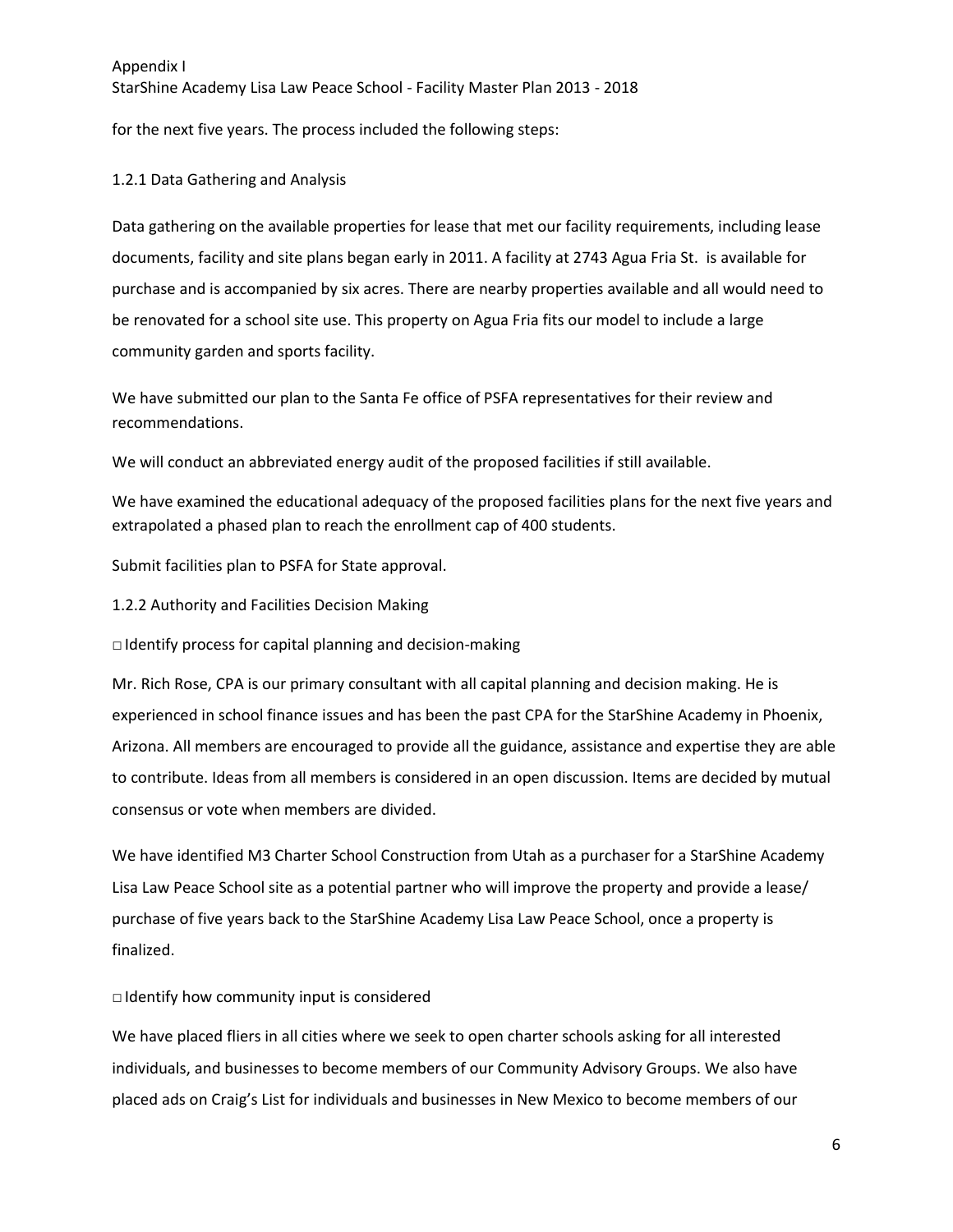Community Advisory Groups.

We are developing our Community Advisory Groups and their membership is growing.

All members of our Community Advisory Groups are encouraged to provide all the guidance, assistance and expertise they are able to contribute. Ideas from all members are considered in an open discussion. Jack Ring, an international systems engineer is a chief consultant for our Community Advisory Group who incorporates Rudolf Starkermann's control systems modeling of human behavior, along with our partner, Robert Marzano work in translating research into classroom strategies (he has quotes from New Mexicans on his web page: http://www.marzanoresearch.com/about/about\_dr\_marzano.aspx), Our work in applying brain science, along with our experience with technology will be integrated in our facility needs.

Meeting Ground Rules:

a. Only one person speaks at a time; no one will interrupt while someone is speaking.

b. Each person expresses their own views, rather than speaking for others at the table or attributing motives to them.

c. Avoid grandstanding (i.e., extended comments/speaking), so that every one has a fair chance to speak.

d. No personal attacks. Challenge ideas, not people.

e. Everybody agrees to make a strong effort to stay on track with the agenda and to move the deliberations forward.

f. Everybody will seek to focus on the merits of what is being said, making a good faith effort to understand the concerns of others. Questions of clarification are encouraged. Disparaging comments are not permitted.

g. Everybody will follow the "no surprises" rule. Concerns should be voiced when they arise, not later in the deliberations when a "surprise" objection is raised.

h. Each person will seek to identify options or proposals that represent shared interests, without minimizing legitimate disagreements. Each person agrees to do their best to take account of the interests of the group as a whole.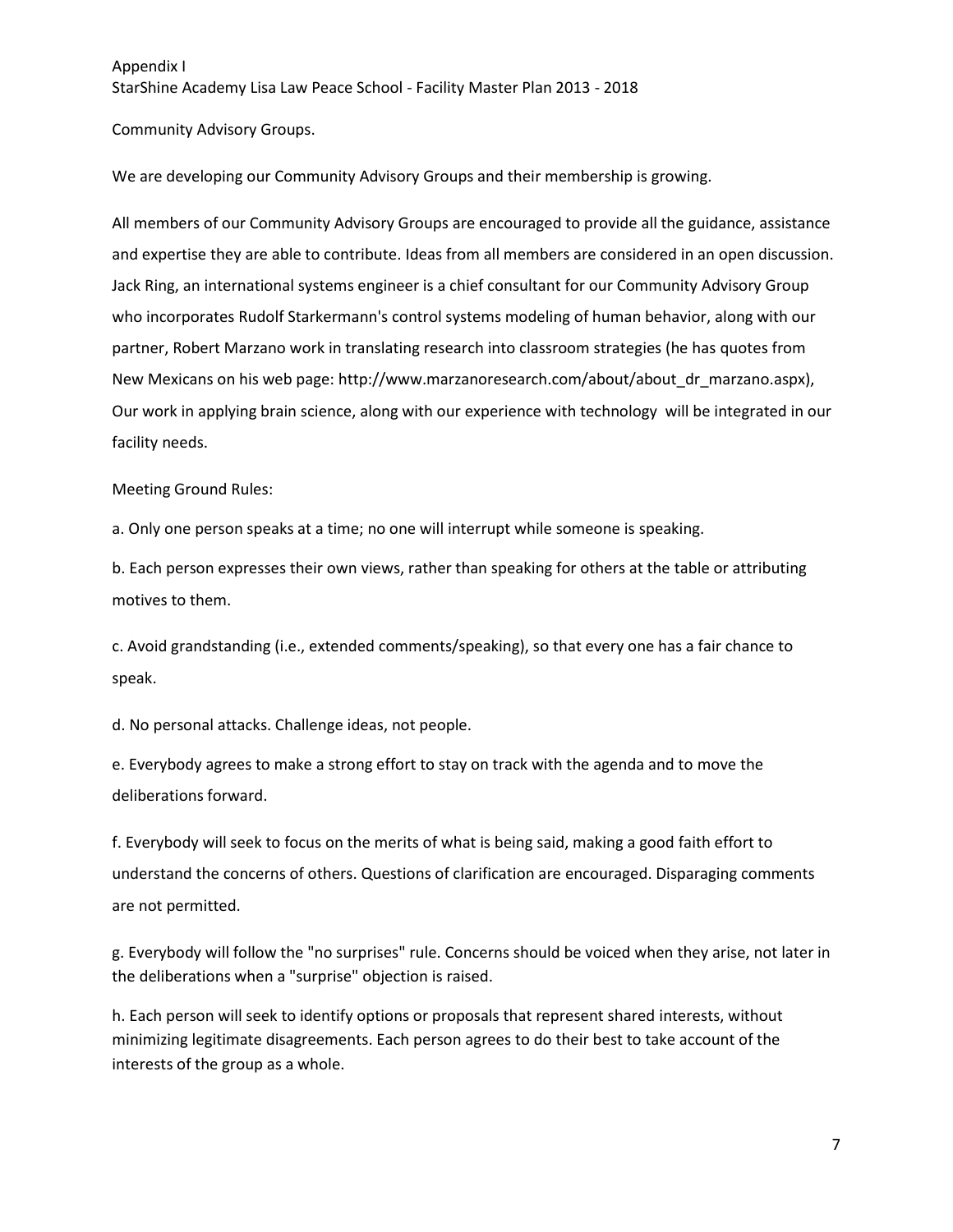StarShine Academy Lisa Law Peace School - Facility Master Plan 2013 - 2018

i. Each person reserves the right to disagree with any proposal and accepts responsibility for offering alternatives that accommodates their interests and the interests of others.

We will use Six Sigma, Total Quality Management, Quality New Mexico, and other proven improvement systems in the field of achieving excellence will be incorporated into the Community Advisory Groups. These Community Advisory Groups will oversee all aspects of our organization. They will seek out areas to improve, research, design, improve, measure, monitor, refine, develop, change, and/or eliminate. Community Advisory Groups will have different membership requirements to insure that no group feels intimidated. School administration will not be members of any other group so that all other groups are free from any form of intimidation, or influence. There will be student groups, parent groups, community groups, and some mixed groups.

Six Sigma at many organizations simply means a measure of quality that strives for near perfection. Six Sigma is a disciplined, data-driven approach and methodology for eliminating defects (driving toward six standard deviations between the mean and the nearest specification limit) in any process – including the operations of our charter school. We seek to exceed anyone's standards of excellence.

Quality New Mexico helps organizations throughout the state improve their performance through the use of the Baldridge Criteria for Performance Excellence.

□Steering committee involvement

The Steering committee has been involved in determining our Mission and Vision Statement. Members have been involved in developing ideas for our charter school, on all aspects of our current plan, researching and determining that we should offer a highly developed, cutting edge, Core Knowledge Curriculum, to offer an extended day due to parent's work schedules, this also was considered a good idea to have most of student work done during school hours. Some parents felt that their children

should be bilingual in both English and Spanish to be most effective now and in the future. Issues that are currently being discussed involve the Special Education processes and to insure all students are being properly and adequately served.

We are working to develop additional members and to incorporate them into more

and more aspects of our plan until we have members into every aspect of our operations.

 $\Box$  Identify how staff input is considered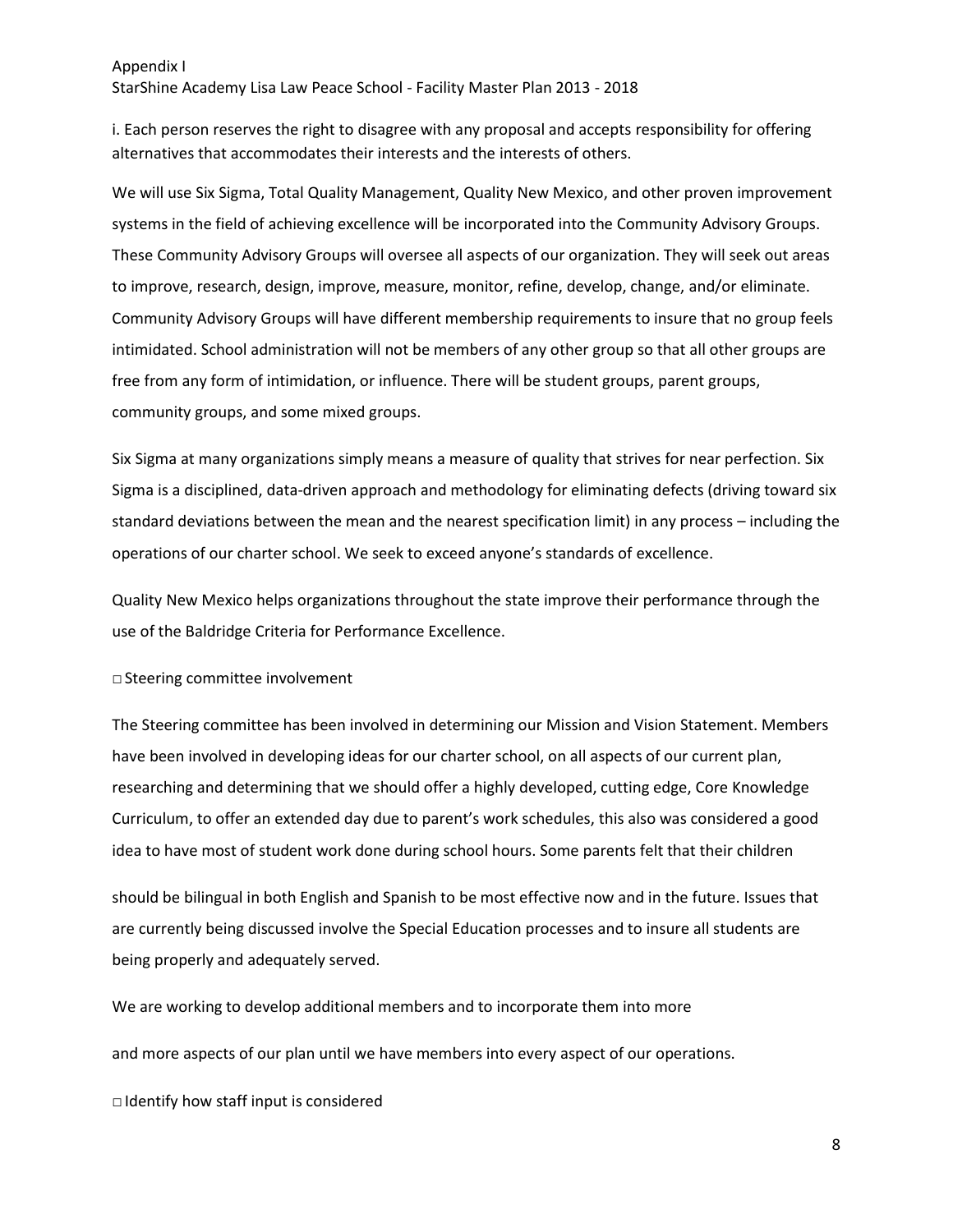StarShine Academy Lisa Law Peace School - Facility Master Plan 2013 - 2018

Vernon Swaback, a highly revered Architect, former CEO of Talieson and apprentice to Frank Lloyd Wright is known for his sustainable, creative community designs and will be StarShine Academy Lisa Law Peace Schools' chief architect. We will incorporate his design model previously used on a StarShine Academy site in Phoenix, into a similar design in Santa Fe.

All members are encouraged to provide all the guidance, assistance and expertise they are able to contribute.

Currently we do not have any staff.

□ Identify how student input is considered

Students are encouraged to provide all the guidance, assistance and expertise they are able to contribute regarding our charter school plans in various states and our current operations.

Some students have tested and evaluated various software that we are considering for use in our charter school.

- 2. EXISTING AND PROJECTED CONDITIONS
- 2.1 Programs and Delivery Methods
- 2.1.1 Programs Overview
- $\Box$  Provide overview of current educational programs and facilities

Currently we have no facilities in New Mexico.

#### Academic Program:

StarShine Academy Lisa Law Peace School's educational philosophy is driven not only by academic achievement by setting, expecting and supporting high expectations, but also on the premise that total education requires a caring, safe environment that promotes character development and self awareness, while anticipating active engagement in the student's community and by the student's family.

Therefore, the proposed approach to the SALLPS curriculum is a relatively traditional one, but it is enhanced and guided by specific and aligned Core Knowledge topics for instruction in grades K-8, and the Paideia Principles for engaging adolescent learners for grades 9-12.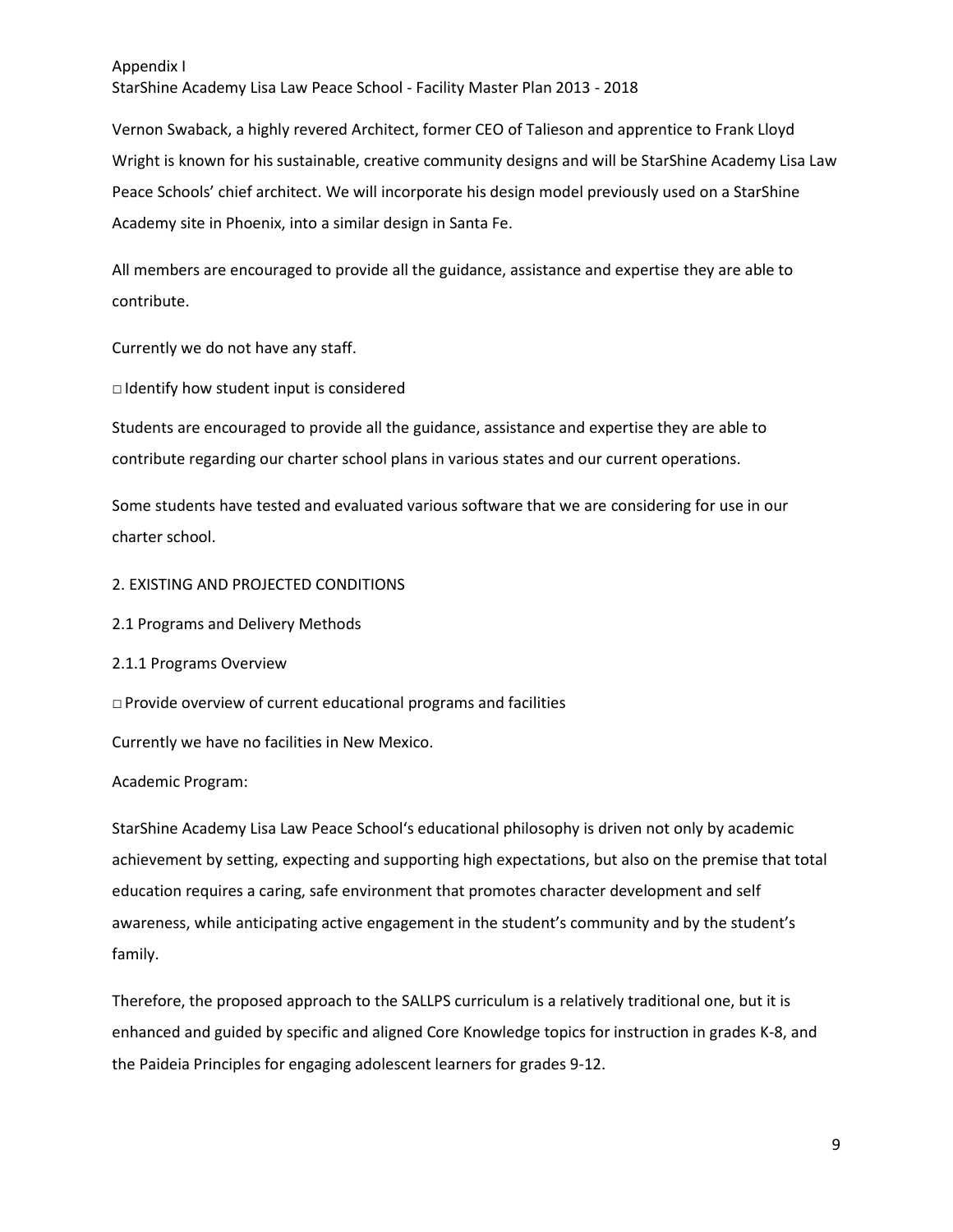StarShine Academy Lisa Law Peace School - Facility Master Plan 2013 - 2018

According to E. D. Hirsch, Jr. "For the sake of academic excellence, greater equity and higher literacy, elementary and middle schools need to teach a coherent, cumulative, and content-specific core curriculum. Our society cannot afford a two-tiered system in which the affluent have access to a superior education, while everyone else is subjected to a dull and incoherent classroom experience. Academic excellence, educational equity and fairness demand a strong foundation of knowledge for all learners."

The Founders of StarShine Academy Lisa Law Peace School recognize that because of the poor literacy rates and poverty in Santa Fe County, a curriculum that strives to equalize exposure to a quality education is a prime directive. The Core Knowledge curriculum for grades K-8 has been selected because it was developed to equalize the disparities in access to knowledge and help all of its students to be college ready.

The Core Knowledge Sequence is based on the belief that there is a body of lasting knowledge and skills that form the core of a strong K-8 curriculum.

Equally important is StarShine Academy Lisa Law Peace School's commitment to providing a safe and caring school environment using service learning as a means of proactively engaging in the community and using the Second Step Curriculum, Character Counts. curriculum.

A positive school culture and climate promotes an environment that is conducive to successfully educating multi-cultural students through establishing a community of care where students are respected, valued, and expected to achieve academically. An affirming environment ultimately impacts

the success of students by supporting positive behaviors, attitudes, and expectations that lead to academic success. Creating an environment that allows students to be loyal to and identify with their cultural community allows for the development of a school climate that affirms their cultural identity, especially important to a culturally rich, unique community such as Santa Fe, New Mexcio and especially important to StarShine Academy Lisa Law Peace School.

Our curriculum and academic program has been developed by committed, well-educated professionals using first-rate curriculum and instructional methods.

Based in rich, important, and meaningful content that aligns with New Mexico standards / benchmarks. □ How grade levels are configured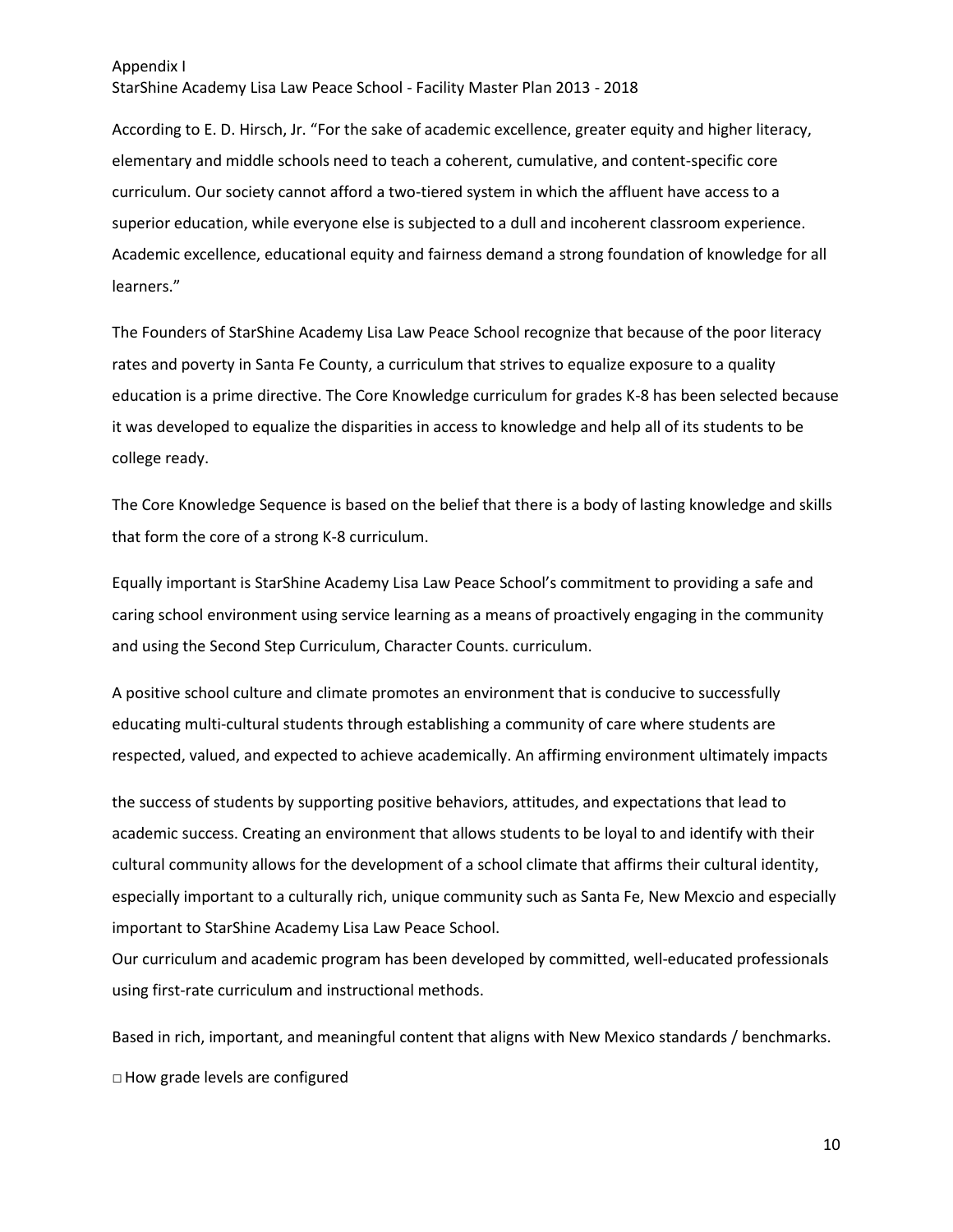StarShine Academy Lisa Law Peace School - Facility Master Plan 2013 - 2018

2013-2014 school year 1-12 open graded school. 2014-2015 open graded schools with grades 1-12.

Kindergarten is integrated into our program.

 $\Box$  Identify any existing shared/joint use facilities with other public or private entities

None

o identify the relationships with the joint use facilities

N/A

□ Describe the School's Instructional Program

We incorporate a state-of-the-art computer database that will provide real time data and metrics to insure we are offering the best education possible to our students. This database will be available to the student, their parents or guardians, administrators, teachers, tutors and staff on a real time basis. Instruction will take place using individual studying by the student, peer tutoring, staff tutoring, and pull out conference room like classrooms. Students will have a choice of learning activities based on their interests, learning styles and other factors. Administrators, Teachers, Tutors and Staff will all be held accountable for the success of all of our students. Students will have access to their individual tablet computers linked to the schools database.

 $\Box$  Description of the General Instructional Organization (grade levels, groups, academies)

Multi-graded K, 1-2, 3-4,5-6,7-8, 9-12

□ Schedule Approach (periods, block schedule)

We intend to use tablet computers, textbooks and computers, not necessarily iPads.

We intend to have some textbooks in a digital format on the student's tablet computers.

Building Opens at 7:00 AM

Breakfast 7:00 - 8:00 AM

Opening Activities 8:00 - 8:15 AM

Pledge

Awards

Recognitions

Announcements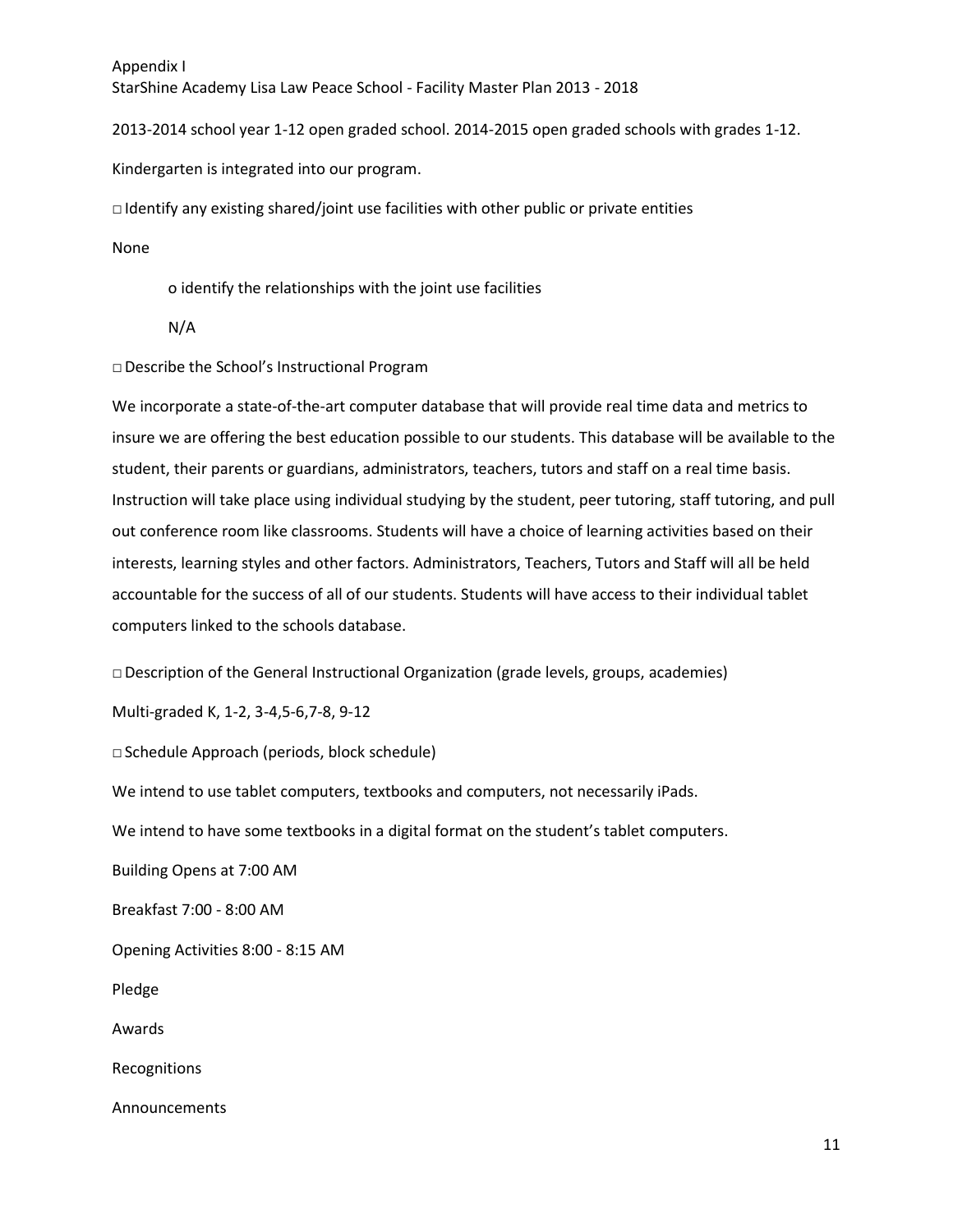Motivation and Encouragement

Attendance Check

Student Work and Tutoring Begins 8:15 AM

Teacher Lead Pull Out Classes Begins 9:00 AM

Students are pulled out of our main academic area into conference room like classrooms based on the student's academic needs. The teacher presents their lessons, conducts discussions, or activities for as long as the teacher determines is best to achieve success for all students. The teacher may dismiss, at any time, students who have mastered the concepts to the main academic area.

Attendance Check

Extended Instructional Day 8:00 AM to 6:00 PM with lunch and snack periods.

There are no set class periods in our charter school design.

Lunch Period(s) To be determined.

Snack Period(s) To be determined.

Collection of computers, clean-up,

End of the Official Class Day 6:00 PM

Attendance Check

Review of Daily Data and Reflection with Staff Members 6:00 - 6:15 PM

Building Closes 7:00 PM

□ List special anticipated special curricular and extracurricular activities to be accommodated in the facility, if any

Since the school plans to enroll young grades, does it have the need for a site with playground and / or fields in the event the school does field competitive sports teams?

Yes, we believe all ages need open space, nature and gardening.

We are considering working with any charter school group to collectively offer

competitive sports.

Extracurricular activities will be determined by our Community Advisory Groups.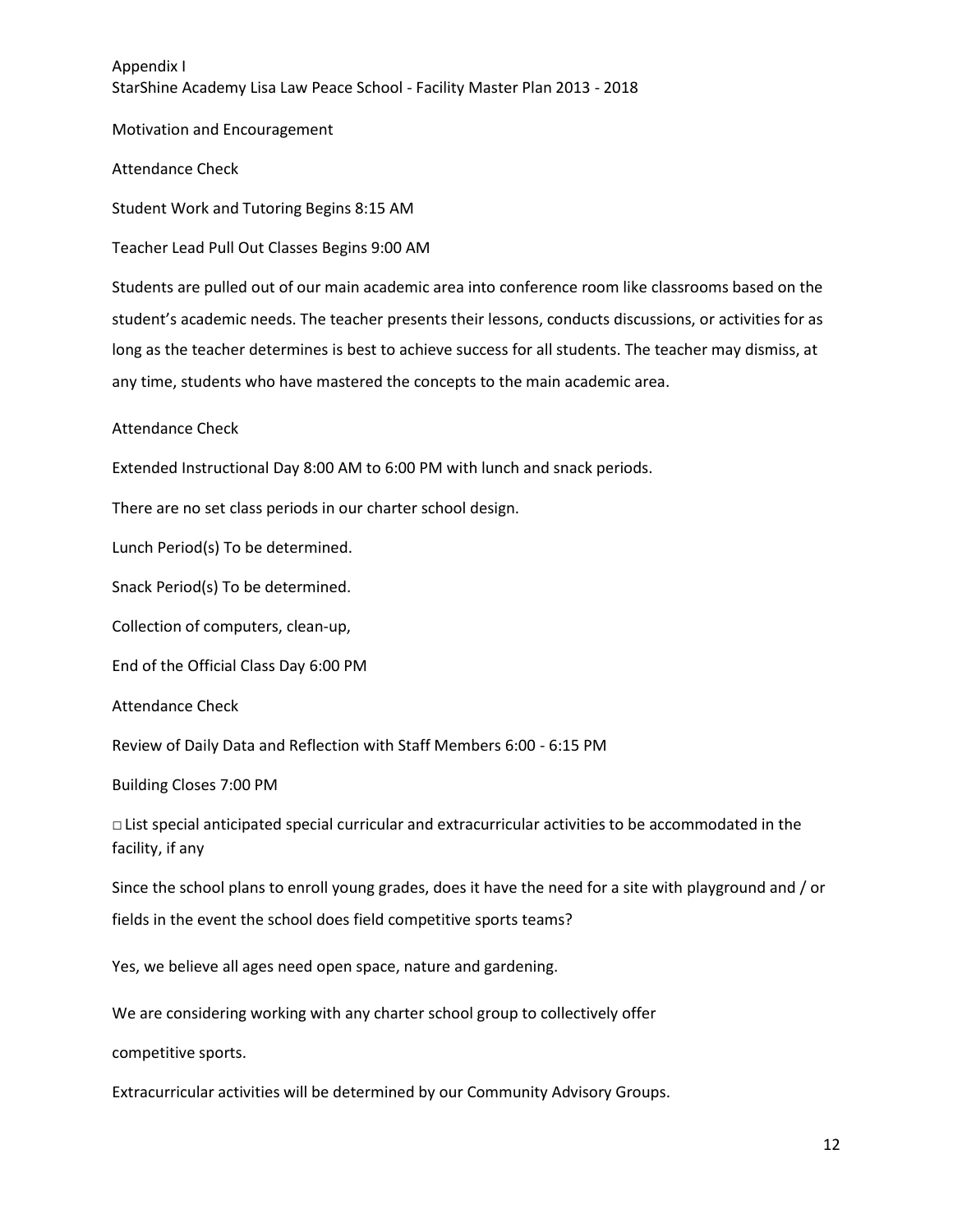StarShine Academy Lisa Law Peace School - Facility Master Plan 2013 - 2018

2.1.2 Anticipated Changes in Programs

None at this time.

 $\Box$  Identify projected changes in programs that impact use/need for facilities

None at this time.

□ With regard to School Size, Class Size, Grade Level Configuration, Schedule

No change anticipated at this time.

 $\square$  Discuss opportunities for continuing or increasing shared/joint use in the future.

2.2 Enrollment

2.2.1 Historic and Current Enrollment

 $\Box$  Graph of historic and current enrollment by grade level (40 day counts)

Currently we have no New Mexico charter school historic or current enrollment.

□ Current year enrollment and five year historical enrollment; if available

Currently we have no New Mexico charter school historic or current enrollment.

2.2.2 Projected Enrollment

□ Graph of projected 5 or 10 year enrollment

graph

□ Enrollment cap per current approved charter

400 Students

□ Identify the five-year post occupancy projection of attendance in the grade levels affected by the facility.

We intend to operate our charter schools with 400 students.

2.2.3 Student Origination

 $\Box$  Map identifying attendance areas of existing and proposed facilities

To Be Determined

2.2.4 Classroom Loading Policy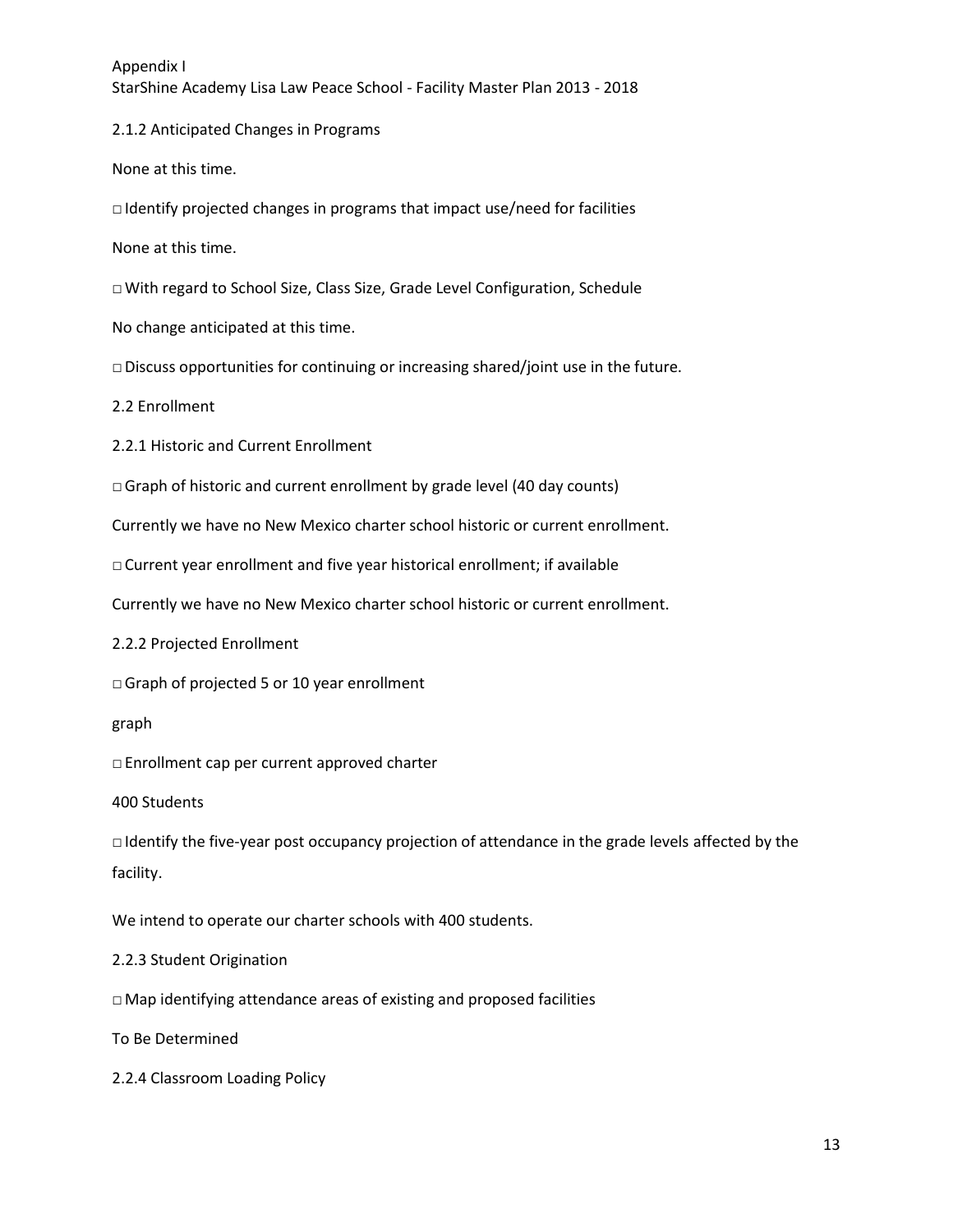StarShine Academy Lisa Law Peace School - Facility Master Plan 2013 - 2018

The school will have a minimum of approximately 50 square feet per student with 8-18 regular classrooms, a sports/theater complex, a conservatory large 5000 sq ft high school technology building, a teaching garden/culinary kitchen, a STEM lab, art room and a music room. Additionally there will be adequate office space for administration. There will be two library, quiet rooms for student study and pull out areas.

Classroom structure: 8 large classrooms with dividers. Average classroom 2000 sq ft, subdividable into areas of 300-600 sq ft. Specialized rooms for science, music, art, exercise, radio/TV studio. A large common area of about 5000 sq ft -- about the size of an Apple store. Large classrooms make it possible to combine certified teachers with subject-matter experts, with a certified teacher always "supervising", as required by law.

High-speed Internet: starting at 100 Mbps, moving to 1 Gbps as necessary. Wi-Fi throughout. One room with wired Internet and desktop computers for high-performance applications and programming. T-1 lines do not come close to meeting requirements, but Comcast is available at 100 Mbps for \$400/month. With E-Rate discount, that can be as low as \$40/month. We have years of experience with E-Rate, and a highly qualified E-Rate consultant on our advisory board.

Students will work individually and in small groups in this area. We will also require students to provide two hours of peer tutoring per week as part of their service learning component. We plan to have an extended school day where all the required activities can be completed at our charter school. Due to an extended day, we can offer more classes in each classroom than in a traditional school day. Also, only students who need instruction in a particular concept will be pulled out to be instructed in our classrooms. We will not waste the time of the students who have mastered this material.

□ Identify anticipated class loading requirements

One Large STEM Science/Math Lab 60 x 30 for 30 students.

One Music Room 30 x 34 for approximately 20 students.

One Art Room 30 x 34 for approximately 20 students.

One Sports/Theater Complex Room

Two CTE Rooms 20 x 34 for approximately 20 students each.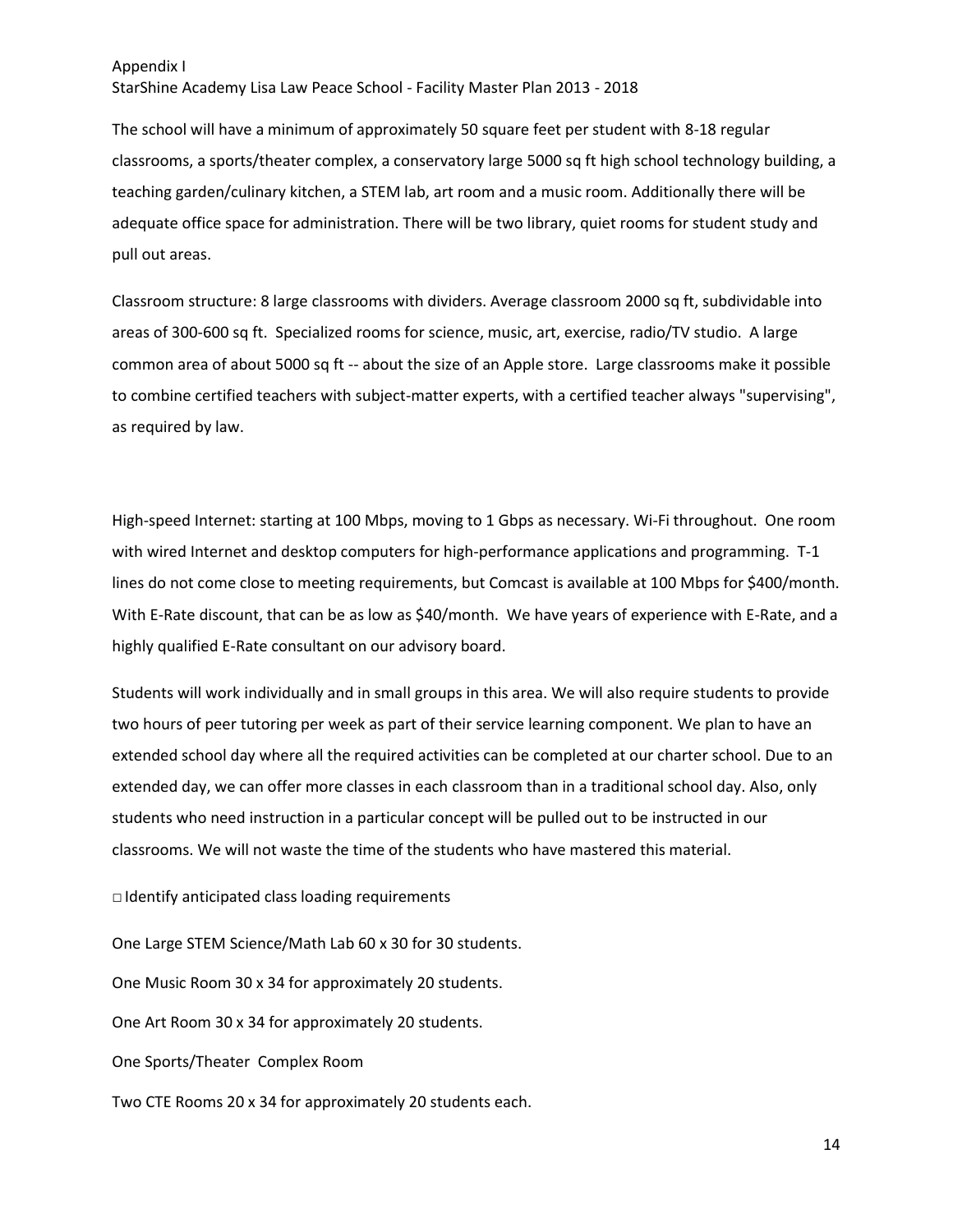8-18 classrooms

### 2.2.5 Classroom Needs

□ Identify existing/future classroom needs to accommodate the projected enrollment

**Total number of permanent specialty classrooms** 

One Science Lab

One Art Room

Two CTE Rooms

2.3.2 Site

Site to be determined.

2.3.3 Facility

□ Overview of sites and facilities , existing or proposed

Facility to be determined.

2.3.4 Facility Evaluation (If Applicable)

Facility to be determined.

2.3.5 Statewide Adequacy Standards

□ Identify how the facility conforms to Statewide Adequacy Standards

Facility to be determined.

□ Summary of facility condition evaluation (FAD Executive Summary Report)

o Has PSFA evaluated the facility for code and adequacy?

Summarize of PSFA/Code analysis of any existing facilities that are proposed for future use, if so, include in this section.

PSFA has not evaluated any facility.

Facility to be determined.

2.4 Utilization and Capacity

2.4.1 Utilization (If available)

□ Identify special factors that influence facility use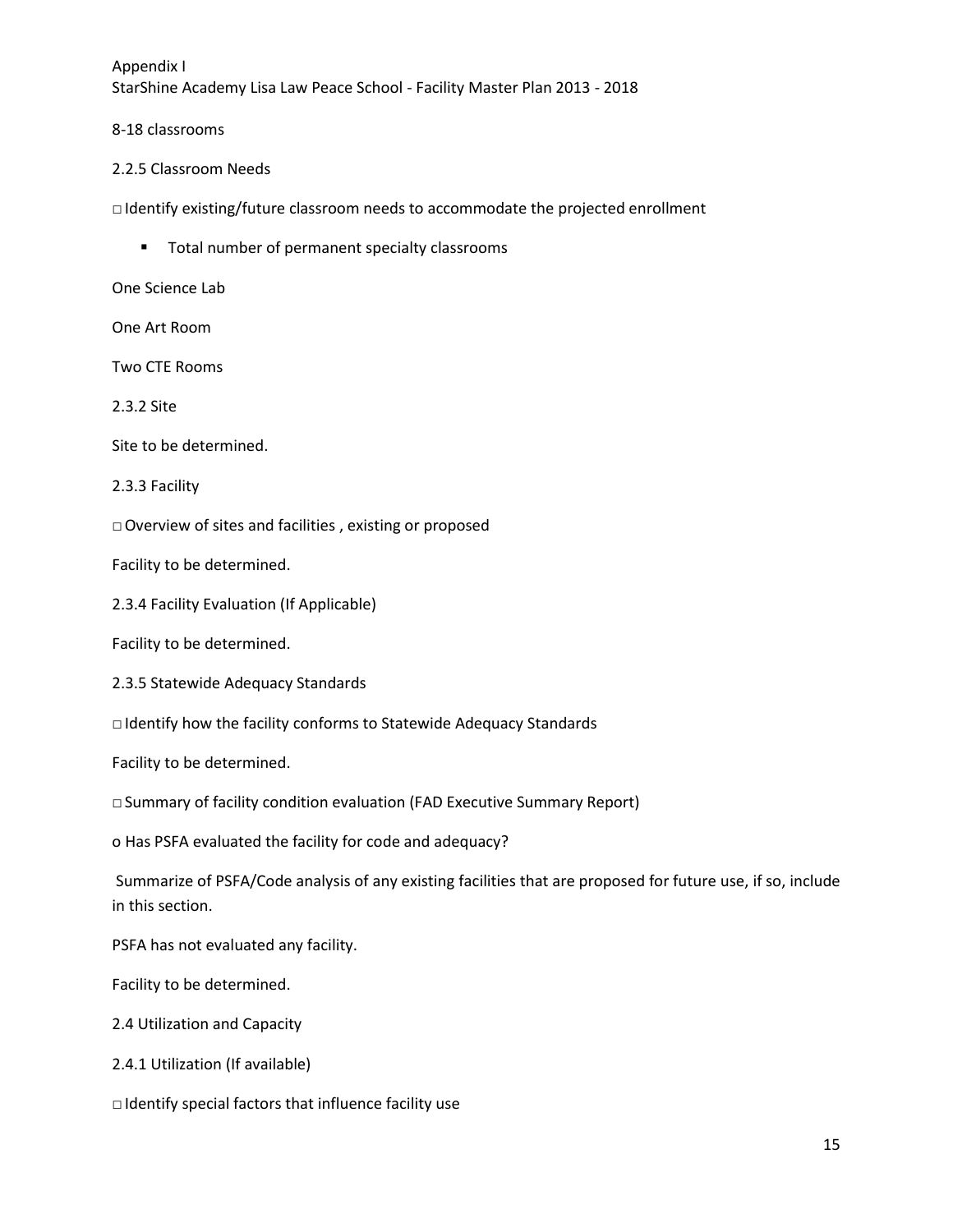Utilization not available.

2.4.2 Capacity

 $\Box$  Identify functional student capacity (capacity based on educational program)

Cap of 400 students

□ Identify anticipated student capacity and efficiency of facility use and provide supporting analysis.

To be determined.

- 2.5 Technology
- □ Overview of Tech. plan and needed equip.
- T-1 (not really adequate) or better internet service.

Server

300 Tablet Computers

20 Desktop Computers

10 Networked Ceiling Projectors

Charging Stations for 300 Tablet Computers

Wi-Fi Network

2.6 Energy Management - of existing or proposed facilities

To be determined.

2.6.1 Energy Assessment, if available

Not available.

2.6.2 Energy Efficiency Recommendations, if available

Not available.

2.6.3 Energy Management Plan, if available

□ Overview of energy management plan, if available

Not available.

3. FACILITY REQUIREMENTS (Ed Spec)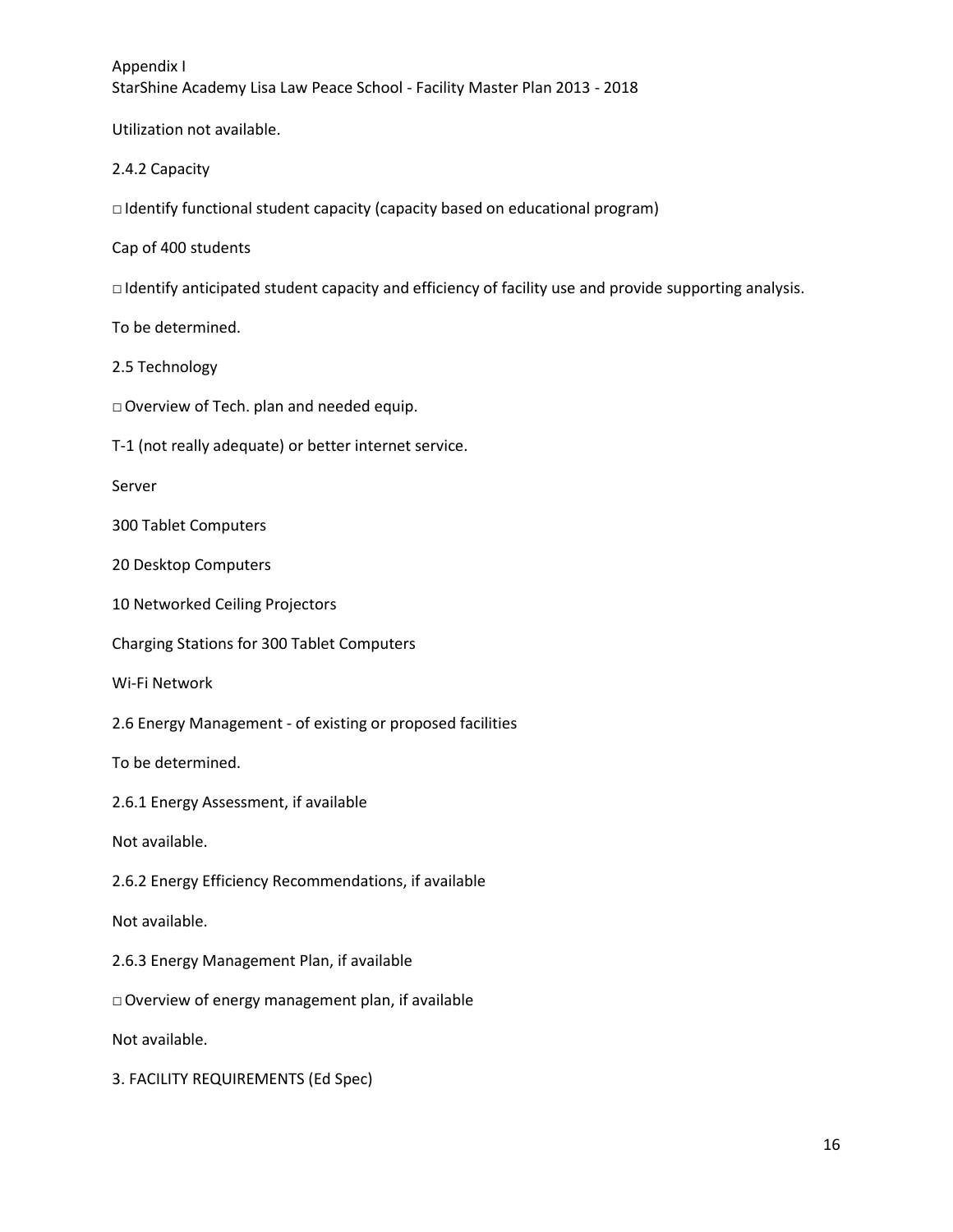# 3.1 Facility Goals and Concepts

The facility will incorporate as many LEED Certified recommendations for health and sustainability and will consider obtaining LEED Certification. The facility will have as much natural light as possible and incorporate energy efficient

# 3.1.1 Goals

# 3.1.2 Concepts

□ Identify and describe major facility goals and concepts including safety, security, sustainability, flexibility, community use, utilities, and any other issues or special considerations that impact space requirements and/or costs.

No safety issues involving students walking to school.

No safety issues involving traffic patterns for vehicles dropping off students.

No safety issues involving bus safety conditions.

Proximity to major roadways

Control of access to and from site is obtained.

Facility has well controlled entrance and egress points.

Proximity to airports

Proximity to high-voltage power transmission lines

Presence of toxic and hazardous substances

Hazardous air emissions and facilities within a quarter mile.

Other health hazards

Proximity to railroads

Proximity to pressurized gas, gasoline, or sewer pipelines

Proximity to high-pressure water pipelines, reservoirs, water storage tanks

Proximity to propane storage tanks

Noise levels

Compatibility with nearby businesses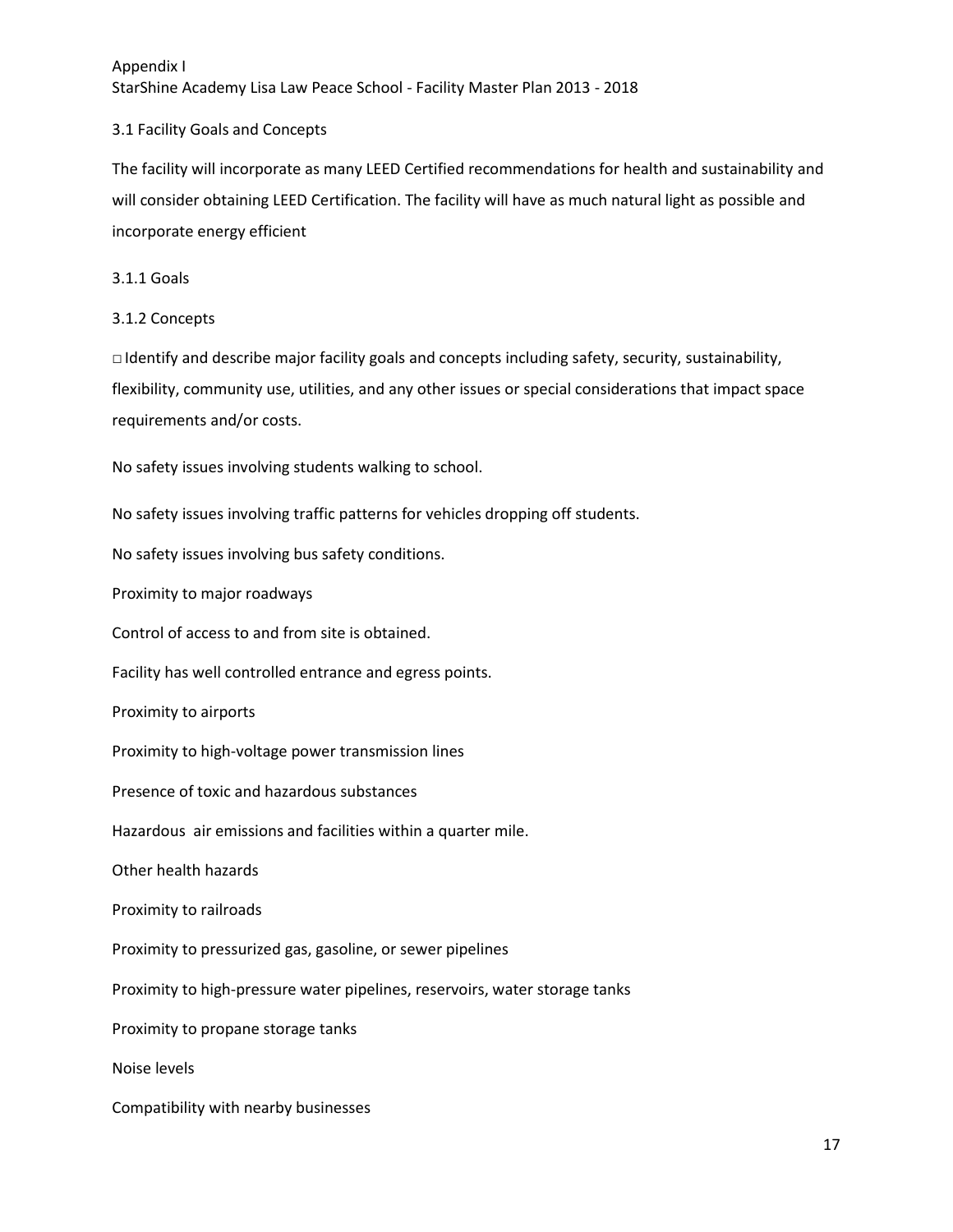# 3.2.1 Space Summary

We plan to build a commercial garden/teaching kitchen for culinary arts and school breakfast-lunchdinner programs.

StarShine Academy Lisa Law Peace School will become a Sponsor for the National School Lunch Program and we will provide breakfast, lunch, snacks and possibly dinner to our students.

Students will not be permitted to leave the campus during lunch.

We believe that all our students need to be supervised while under our care.

The STEM Lab will be used by all students.

One of our CTE Rooms will have radio/audio/visual equipment and the other CTE Room

will have full wall mounted technology monitors.

□ Itemize the quantity and sizes of spaces required to accommodate the instructional program

8-18 Classrooms

One Large Main Room Open Space Classroom for approximately 200 students.

One Science Lab

One Music Room

One Art Room

One Sports/Theater Complex

Two CTE Rooms

Faculty Restrooms

Student Restrooms

Reception Area

Office Area

Conference Room

Social Worker Room 1

Social Worker Room 2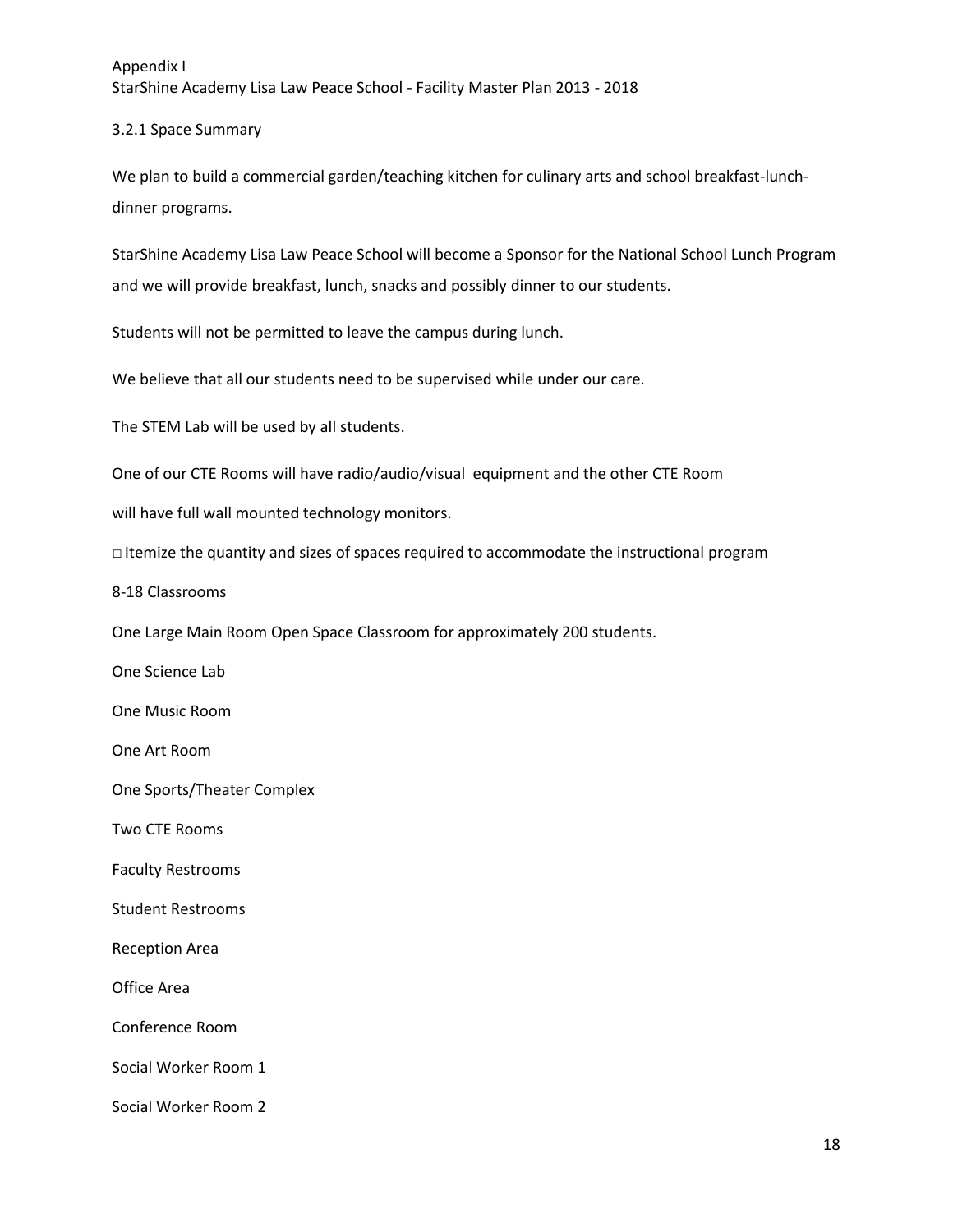Office Supply Storage

Secure Room for Student Files

Secure Room for Special Education Student Files

Art Room Storage

Science Room Storage

Computer Science Classroom Storage

Teacher Workroom

Custodial Storage

3.2.2 Site Requirements

See 3.1.2 Concepts

#### 3.2.3 Descriptions and Diagrams of Required Spaces

□ Provide a graphic diagram illustrating the relationship between the program areas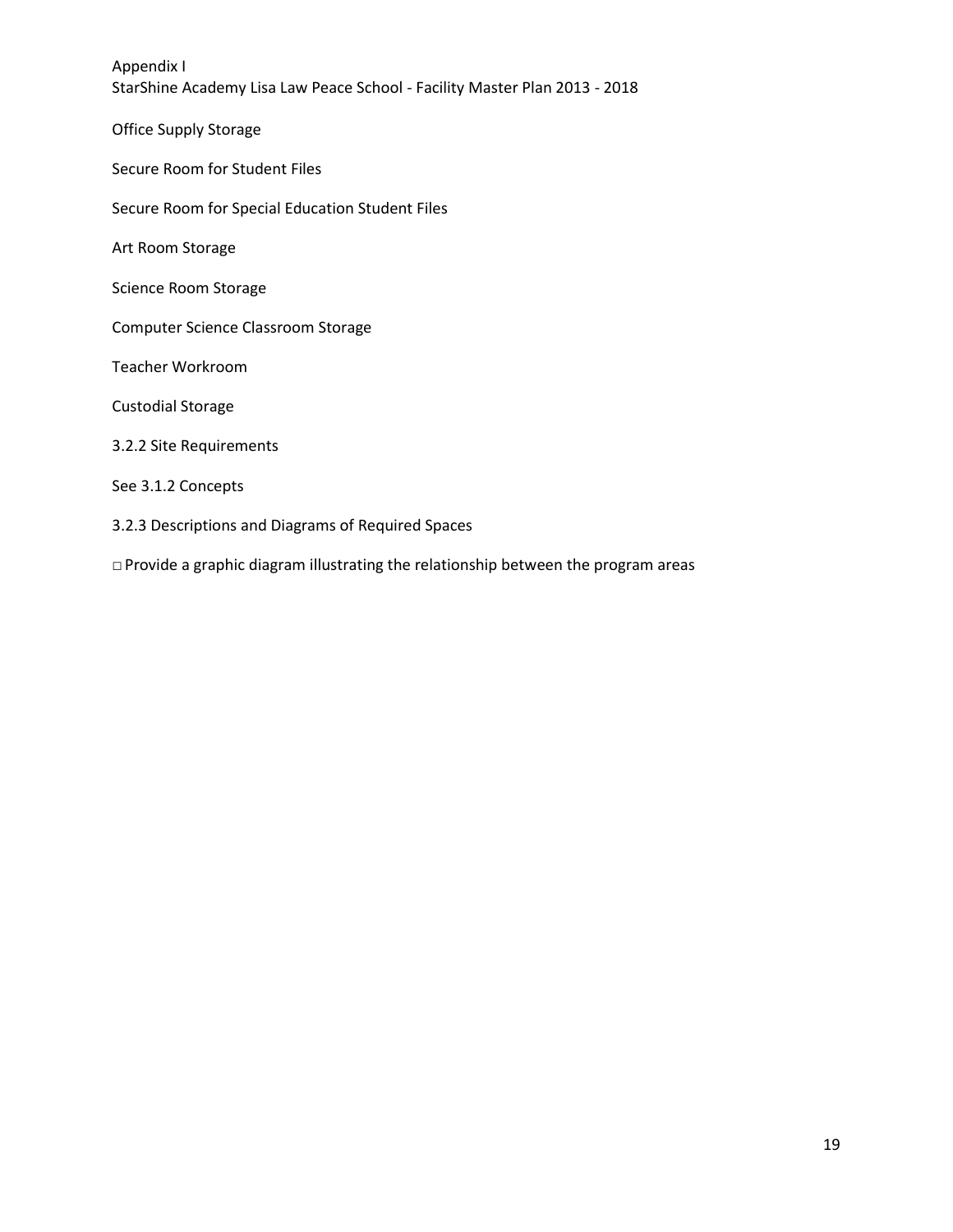

# 3.2.4 Alternative Methods

- 3.2.5 Space Needs
- 3.2.6 Detailed Space and Room Requirements
- 3.3 Implementation of Space Needs
- 3.3.1 Scenarios for Implementation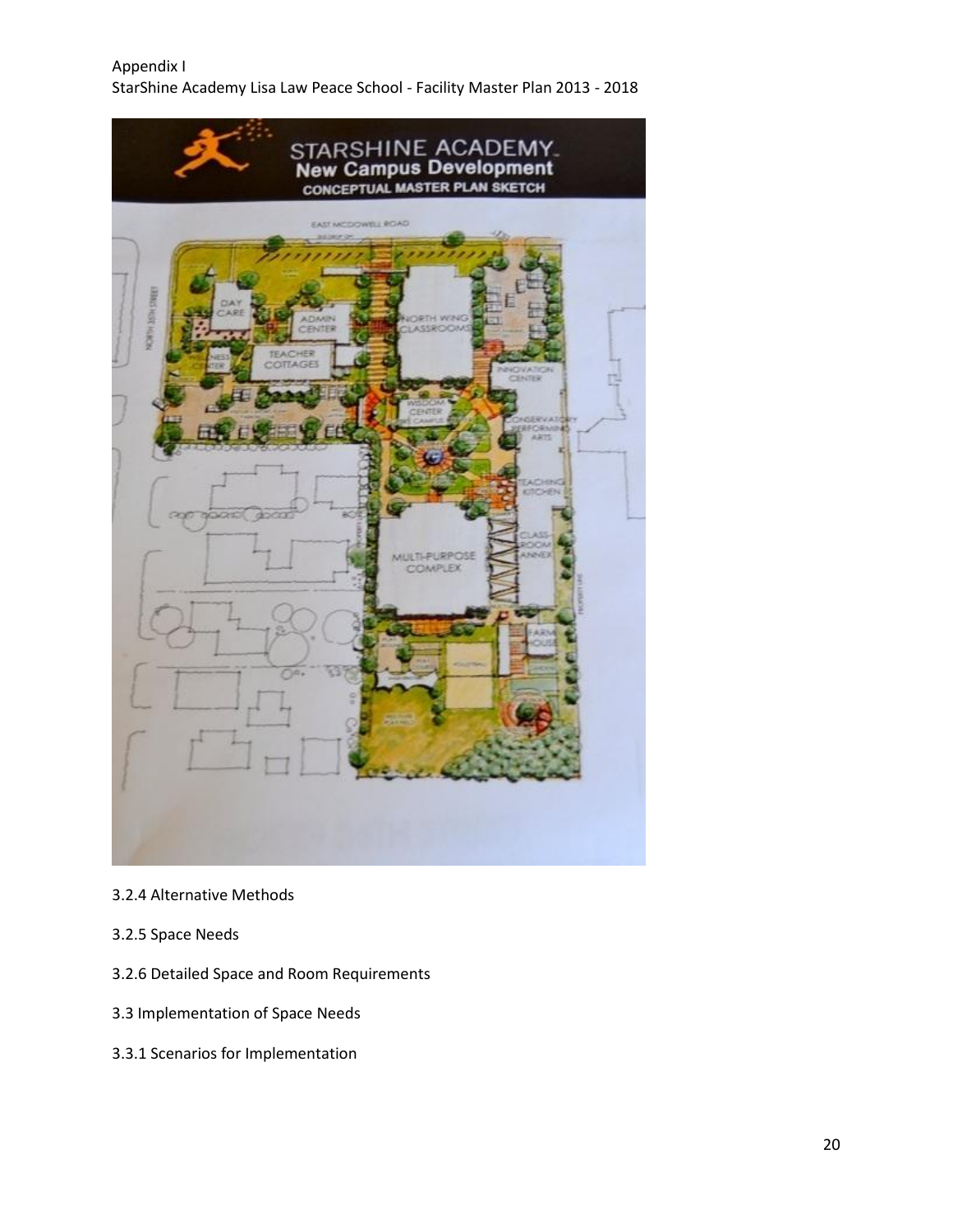StarShine Academy Lisa Law Peace School - Facility Master Plan 2013 - 2018

Once our charter is approved, we will attempt to secure a property and begin to work on the improvements to be ready by July 1, 2013. We will negotiate a five-year lease purchase with M3 Construction, as they will purchase the property on our behalf.

Our net square feet per student will be 50 sq ft

Grades 1 - 5th require a 32 net square foot per student, these rooms are minimum 450 NSF.

□ Identify facility phasing strategies considered for meeting required needs with projected growth.

#### 4. CAPITAL PLAN

#### 4.1 Capital Funding

StarShine Academy in Phoenix has a relationship with a developer, M3 Construction and a real estate investor for charter schools and has discussed future needs in Santa Fe for capital funding for acquisition and renovation of the property on Agua Fria.

4.1.1 Historic and Current Funding

 $\Box$  Provide a brief history of how the school has met its capital funding needs

We do not have any current capital expenses.

4.1.2 Current Capital Expenses

We do not have any current capital expenses.

4.1.3 Potential Future Sources of Revenue

To be determined.

4.1.4 PSCOC Capital Outlay Funding

 $\Box$  Identify the school's current and future financial resources available or expected

(indicating by year(s) available to meet capital needs)

Planning without knowing exactly what will be available is difficult at this time.

4.2 Capital Needs

4.2.1 Projects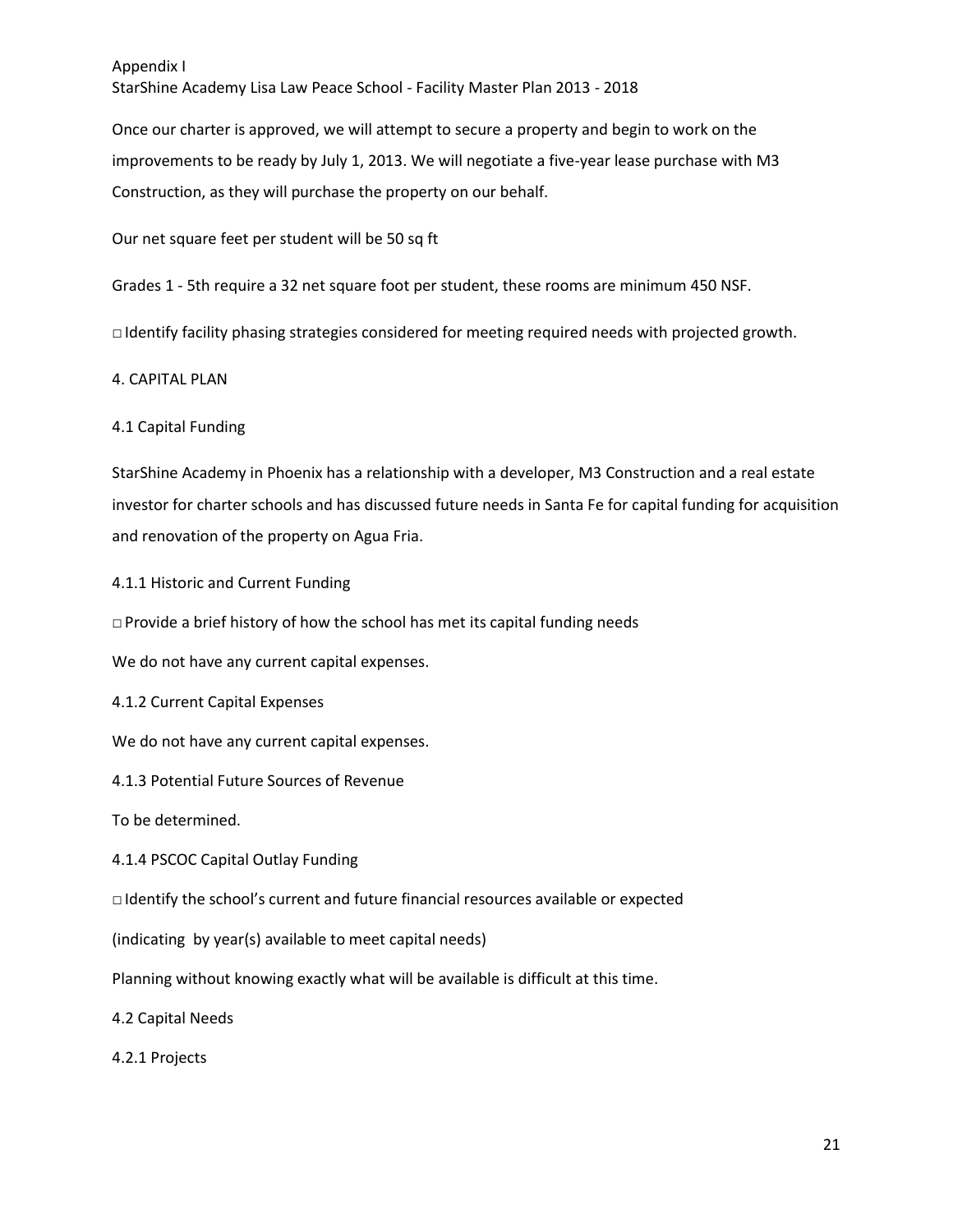StarShine Academy Lisa Law Peace School - Facility Master Plan 2013 - 2018

 $\Box$  Summarize total capital needs identified including renewal of existing facilities, technology requirements, and educational and programmatic requirements

We have been looking at available properties, but could not finalize our requirements until a specific property has been identified.

□ Provide an estimate of probable costs for the total project including:

We have been looking at available properties, but could not finalize our requirements until a specific property has been identified.

#### o Site development cost

We have been looking at available properties, but could not finalize our requirements until a specific property has been identified.

#### o Facility construction

We have been looking at available properties, but could not finalize our requirements until a specific property has been identified.

#### o Other projected costs

We have been looking at available properties, but could not finalize our requirements until a specific property has been identified.

□ cost estimating assumptions including:

o Anticipated project delivery schedule

We have been looking at available properties, but could not finalize our requirements until a specific property has been identified.

#### o Unit costs

We have been looking at available properties, but could not finalize our requirements until a specific property has been identified.

#### o Inflation

We have been looking at available properties, but could not finalize our requirements until a specific property has been identified.

4.3 Implementation Strategy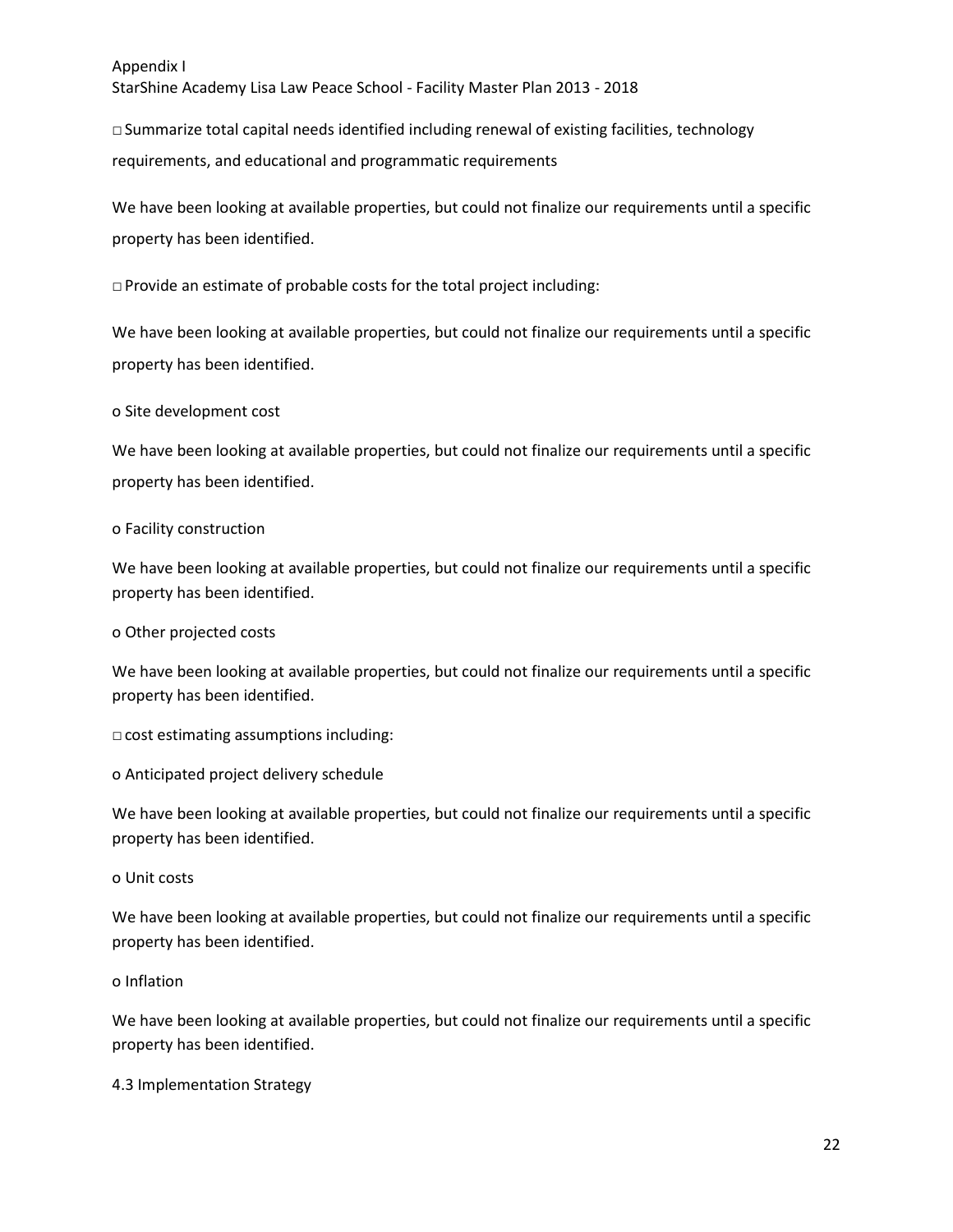### 4.3.1 Project Prioritization

□ Identify the process and criteria to prioritize capital needs

With the possibility for no start up funds we would see if we could negotiate lease terms that reduced or eliminated any payments during our first year of operation.

We would purchase just enough of all student furniture, computer tablets, and other similar purchases to keep up with enrollment.

We might have to reduce our staffing to below our initial planned levels to operate in a financially sound manner.

We would be interested in any reasonable loan agreement with New Mexico to operate until all start up costs could be funded through regular payments.

We would aggressively seek any grants we could apply for to mitigate any funding shortfalls.

4.3.2 Capitalization Analysis

□ Identify financial strategies and alternatives considered to meet capital needs

We have consulted with M3 Construction and their lenders regarding financing start up costs.

They will fund the acquisition and costs for renovation for a final total budget to be lease/purchased by the school of \$4M, the same amount of the Phoenix StarShine Academy purchase/renovation.

 $\Box$  Summary of capital improvement for the next 5 (or 10) yrs.

If unforeseen funding problems prohibits us from doing all the remodeling work we desire, then we would complete as much as possible each year.

Our goal is to have enough funding to perform all repair and remodeling prior to opening of our charter school and to only need to perform required maintenance and repair as needed.

5. MASTER PLAN SUPPORT MATERIAL

5.1 Sites and Facilities Data Table

□ A table summarizing characteristics of site and facilities Name of facility

Exact site locations to be determined.

o State identification number

Not yet assigned.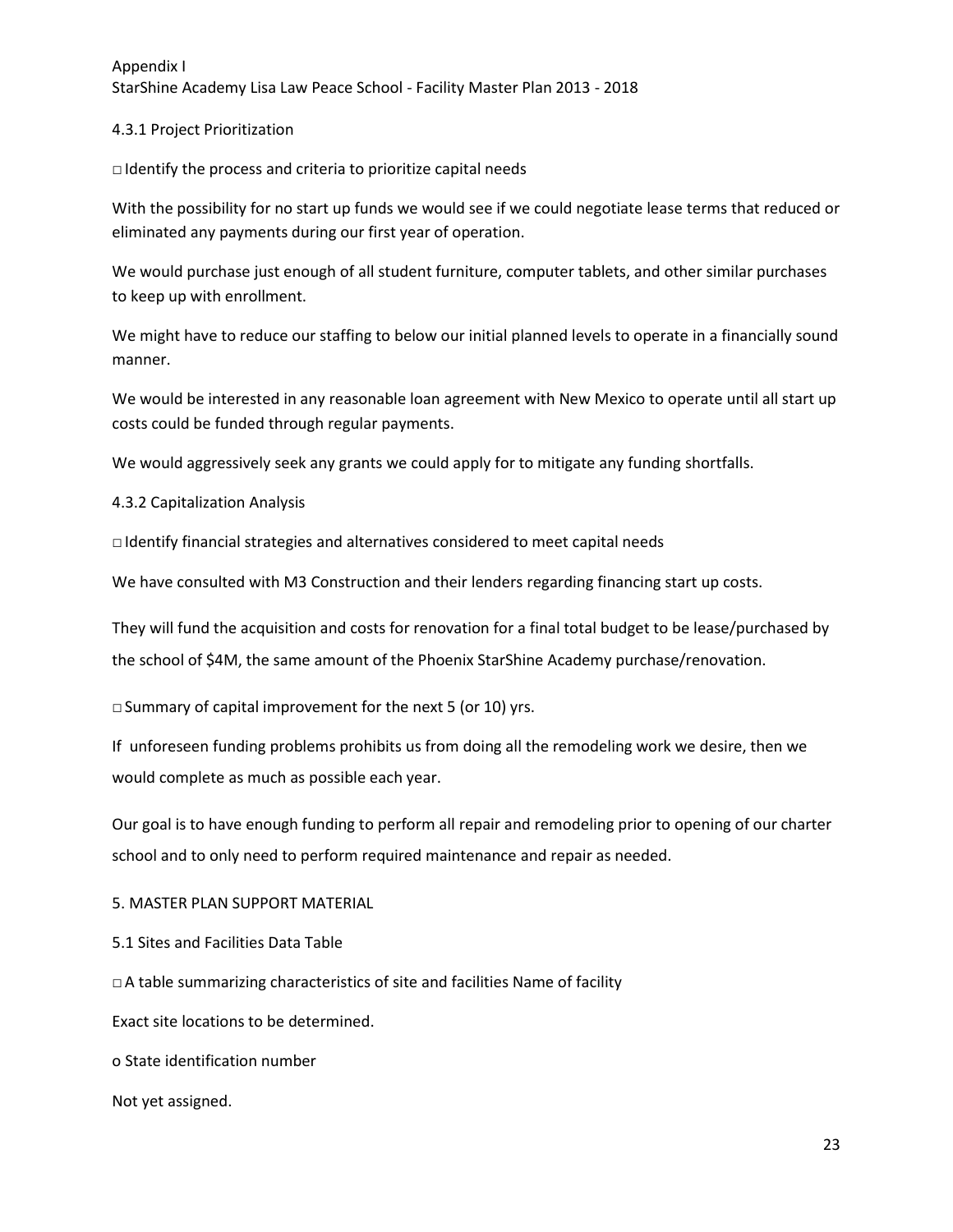o Physical address

To be determined.

o Date of opening

Fall 2013

o Dates of major additions and renovations

To be determined, if necessary.

o Facility Condition Index (FCI) and N.M. Facility Condition Index (NMCI), if available

N/A

o Site owned or leased

Plan to lease initially and then create a foundation to purchase the property by 2015.

o Total building area gross sq/ft.

Approximately 55000 square feet

o Site acreage

Approximately 5.6 acres

o Total number of permanent general classrooms

o Total enrollment current year (40th day count), if available (may not be available for a

newly chartered school)

Not available

o Number of gross sq. ft per student per school facility

50 square feet / student

□ Scaled School Site Plan

5.3 Floor Plan

□ Scaled school floor plan(s) with rooms numbers to match inventory

To be determined.

5.4 Facility Inventory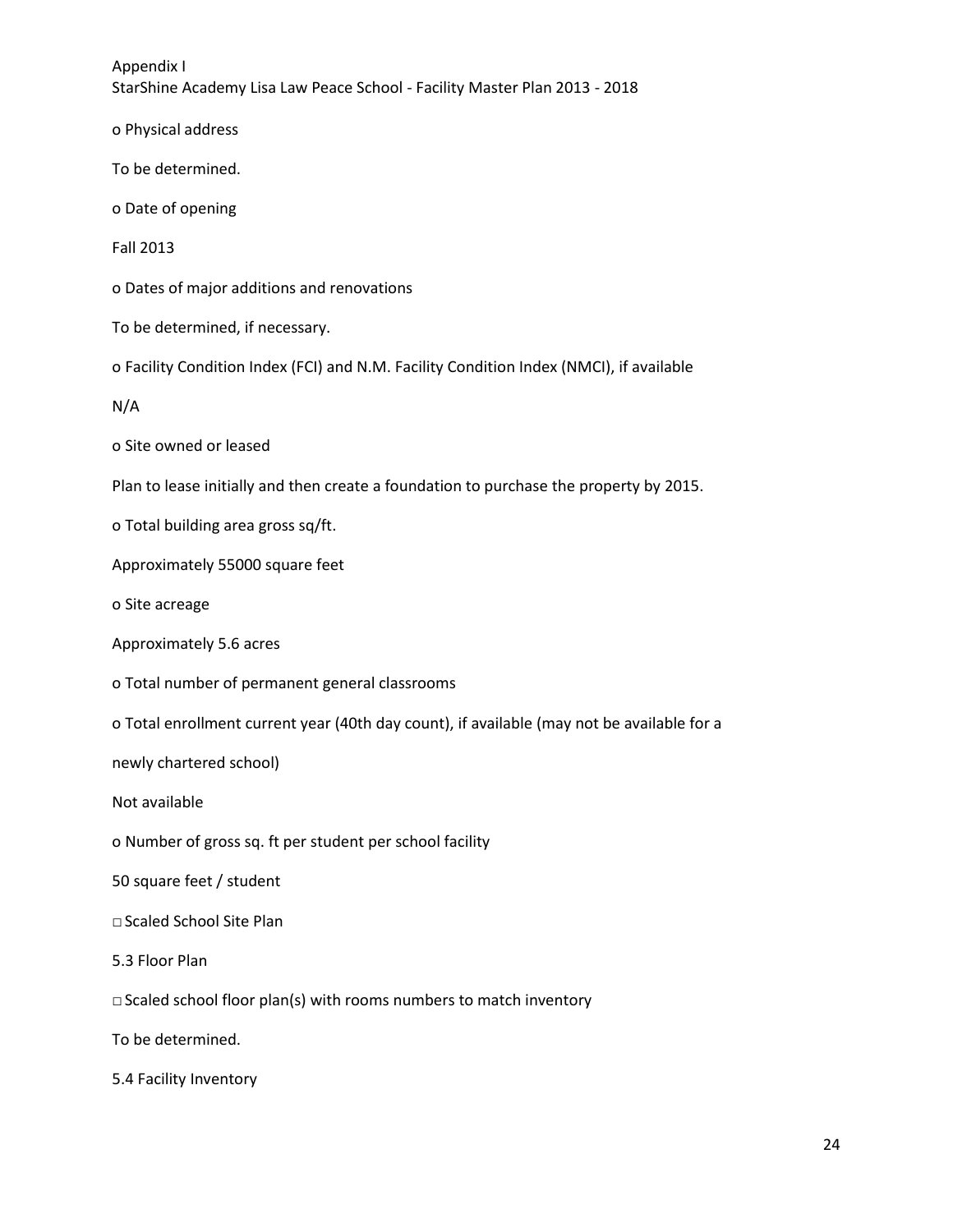□ Include room use and square footage of each room

Main Room 5760 sq. ft.

Science Lab 780 sq. ft

Music Room 1020 sq. ft.

Art Room 1020 sq. ft.

Sports/Theater Complex 4500 sq. ft.

CTE Room 1 680 sq. ft.

CTE Room 2 680 sq. ft.

Conference Room Classroom 1 450 sq. ft.

Conference Room Classroom 2 450 sq. ft.

Conference Room Classroom 3 450 sq. ft.

Conference Room Classroom 4 450 sq. ft.

Conference Room Classroom 5 450 sq. ft.

Conference Room Classroom 6 450 sq. ft.

Testing Center 680 sq. ft.

Boy's Restroom 260 sq. ft.

Girl's Restroom 260 sq. ft.

Men's Staff / Public Restroom 60 sq. ft.

Women's Staff / Public Restroom 60 sq. ft.

Private Meeting Room 1 100 sq. ft.

Private Meeting Room 2 100 sq. ft.

Custodial 24 sq. ft.

Teacher Work Room 180 sq. ft.

Server Room 100 sq. ft.

Office Supply Room 180 sq. ft.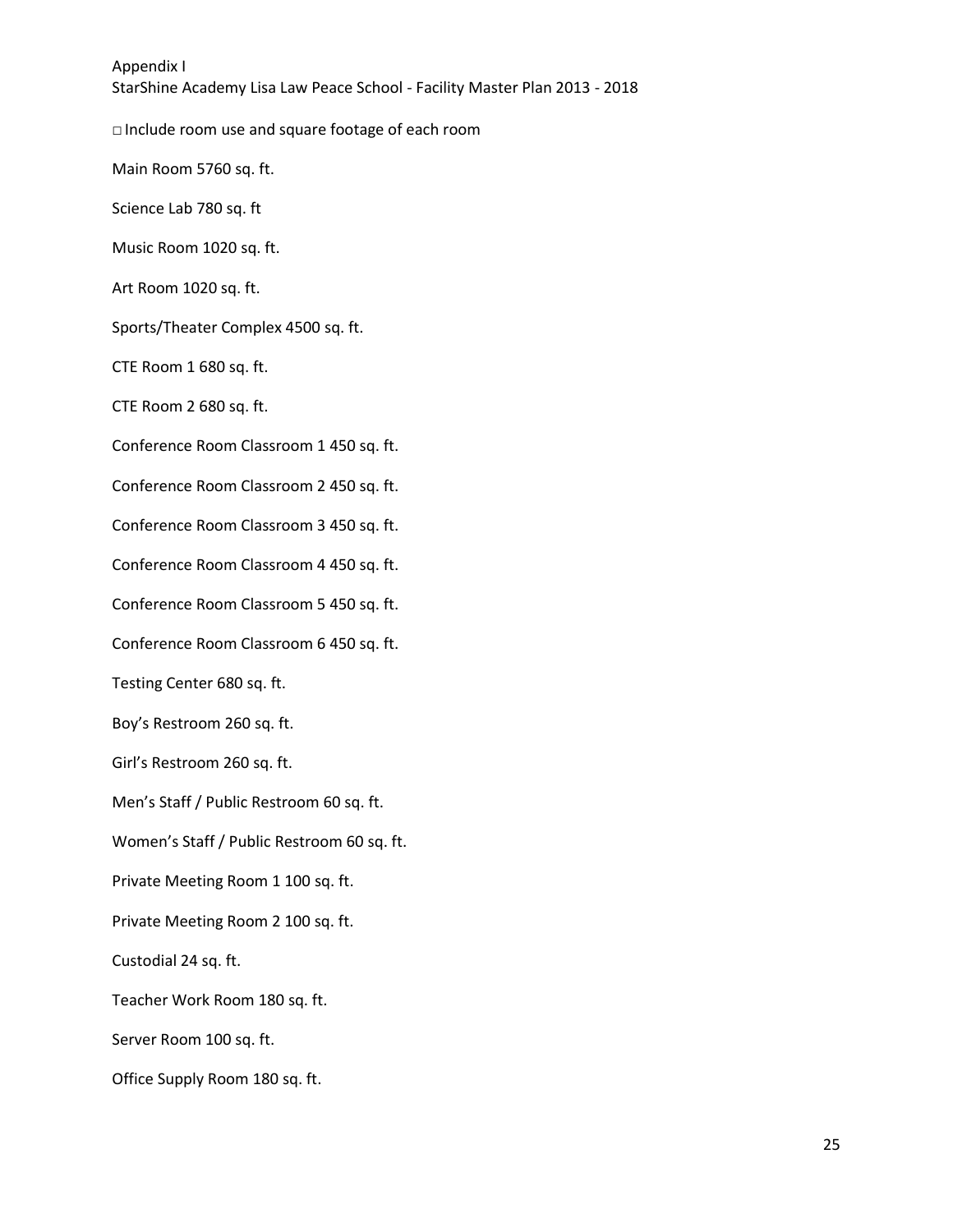School Supply Room 180 sq. ft.

Computer Tablet Storage Room 120 sq. ft.

Office Staff 192 sq. ft.

Reception Room 240 sq. ft.

5.5 Photographs

To be determined.

□ Illustrative photographs as appropriate (min. one exterior and one interior)

To be determined.

5.6 Facility Evaluation

□ Evaluation report

To be determined.

5.7 FAD Update

□ Illustrative photographs as appropriate (min. one exterior and one interior)

To be determined.

5.6 Facility Evaluation

□ Evaluation report

To be determined.

5.7 FAD Update

□ FAD forms updated

5.8 Detailed Space and Room Requirements (EdSpec), if applicable

5.8.1 Technology and Communications Criteria

We intend to have Wi-Fi service to all areas of our facility.

We are considering double wiring the facility to insure we can operate if any problems occur with the primary wiring.

We plan to have tablet computers for every student's use and some desk top computers for some activities that a tablet is not as capable. An example would be to teach keyboarding skills.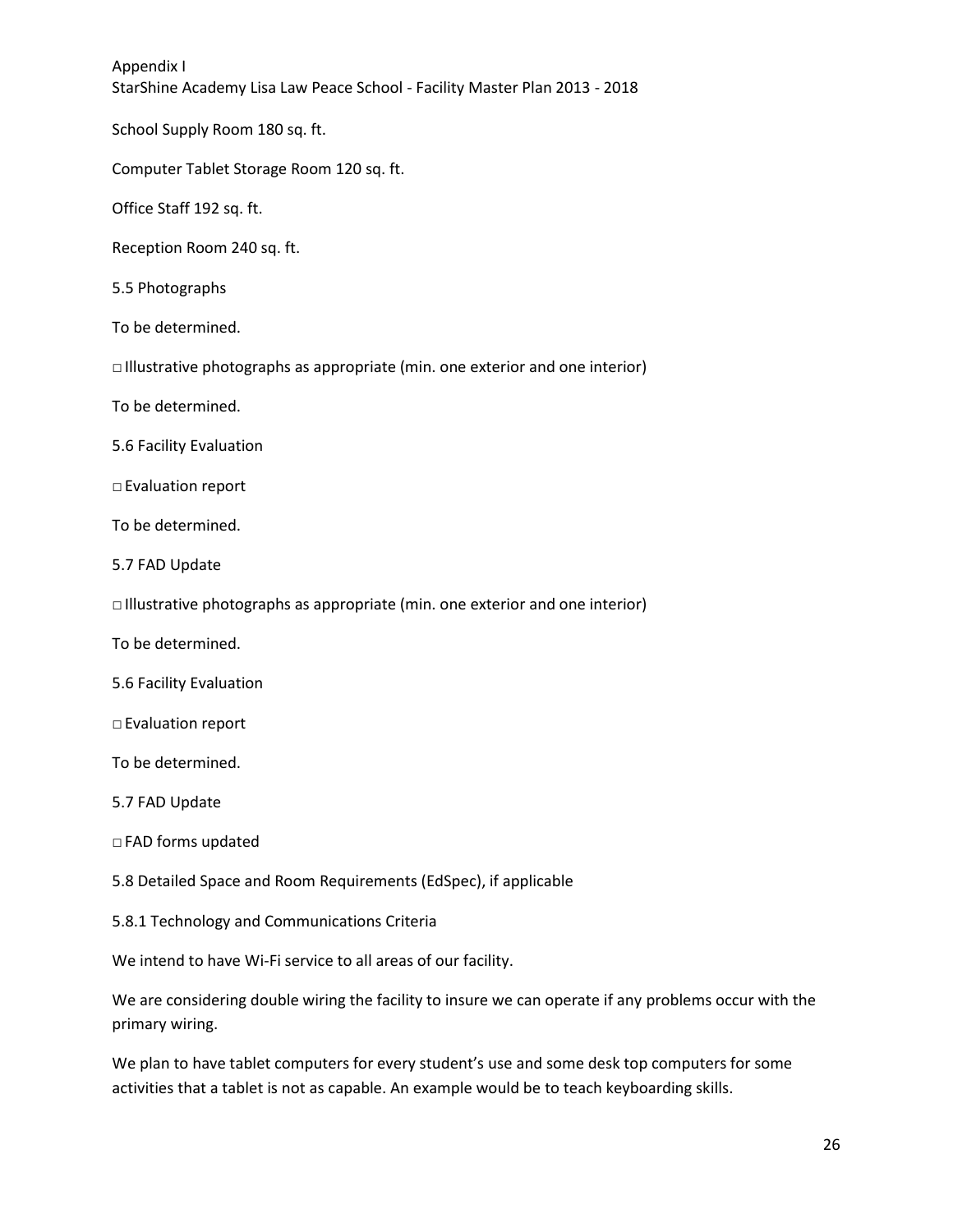We intend to have cameras in our school to record lectures and activities for future instruction and/or review and to provide an interactive communication tool for our students to international students.

We intend to have cameras to study and evaluate our operations and to use to evaluate any incidents that may occur.

# 5.8.2 Power Criteria

5.8.3 Lighting and Day Lighting Criteria

Classroom spaces will have natural and artificial light sources capable of maintaining at least 50 footcandles of well-distributed light.

5.8.4 Environmental Conditioning Criteria

We will attempt to obtain LEED Certification.

5.8.5 Classroom Acoustics Criteria

Music Room to be soundproofed

5.8.6 Furnishing and Equipment Criteria

Sturdy, durable, safe, and economical equipment will be obtained.

5.8.7 Table types

5.8.8 Storage types

Shelves

File Cabinets

Storage Room

# 5.8.9 Criteria Sheets

 $\Box$  Provide as appropriate information to support space recommendations such as an existing calendar of events or breakdowns from comparable facilities.

Evaluating of space requirements are based on experience at StarShine Academy in Phoenix with board member, Vernon Swaback, Architect and former CEO of Talieson and apprentice to Frank Lloyd Wright. The school will have a Frank Lloyd Wright inspired, design.

5.9 Capital Improvement Plan(CIP), if available

# N/A